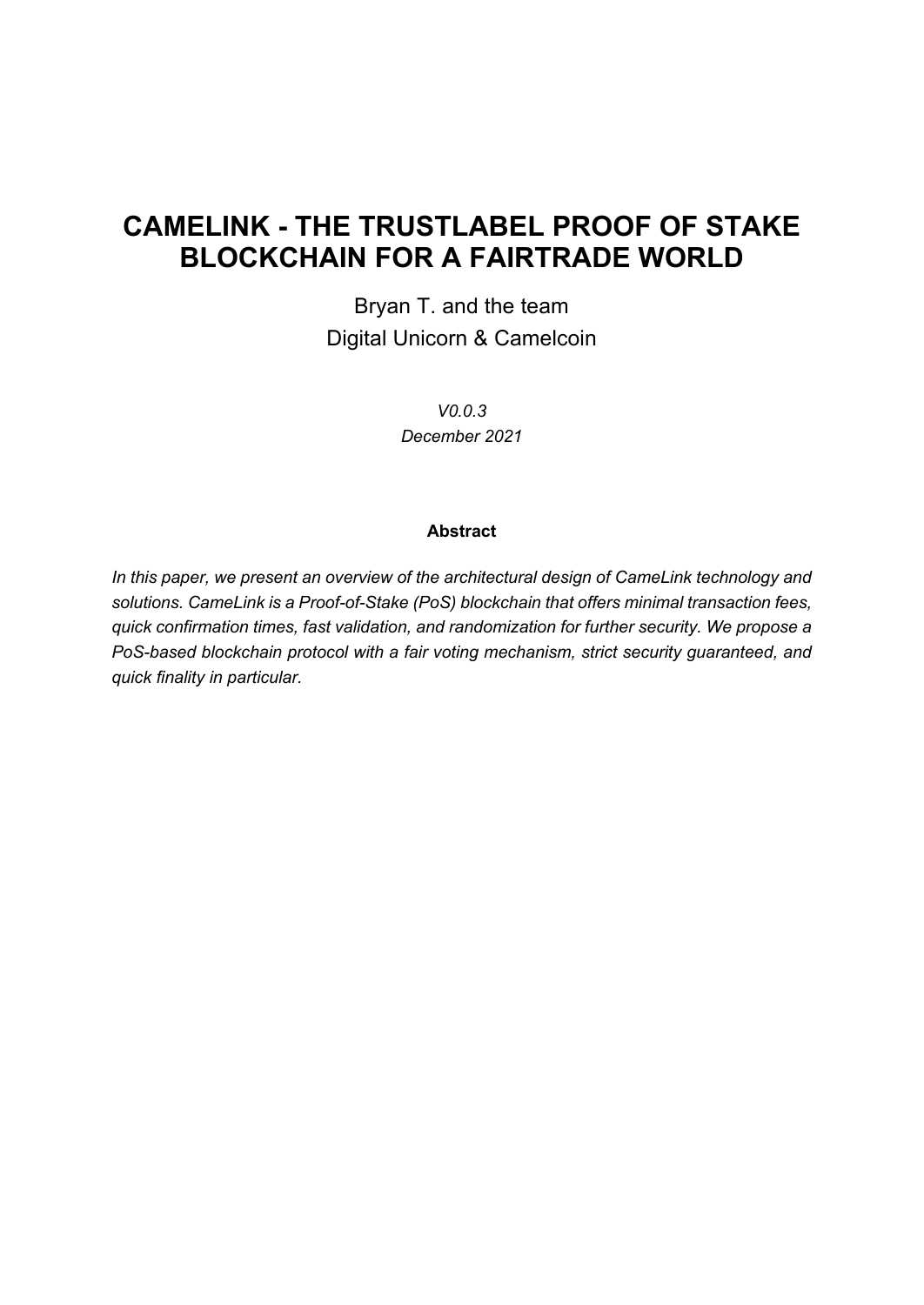### **1. INTRODUCTION**

#### **Legal Disclaimer**

Nothing in this White Paper is an offer to sell, or the solicitation of an offer to buy, any tokens. CameLink is providing this White Paper primarily to solicit public input and comments. Nothing in this White Paper should be construed or interpreted as a guarantee or promise as to how the CameLink business or tokens will evolve, or as to the tokens' utility or worth. This White Paper covers current goals, which CameLink reserves the right to change at any time, and the success of which will be determined by a variety of factors beyond CameLink's control, such as market-based factors and factors in the data and cryptocurrency industries, among others. Any predictions for the future are exclusively based on CameLink's examination of the concerns raised in this White Paper. That assessment could turn out to be erroneous.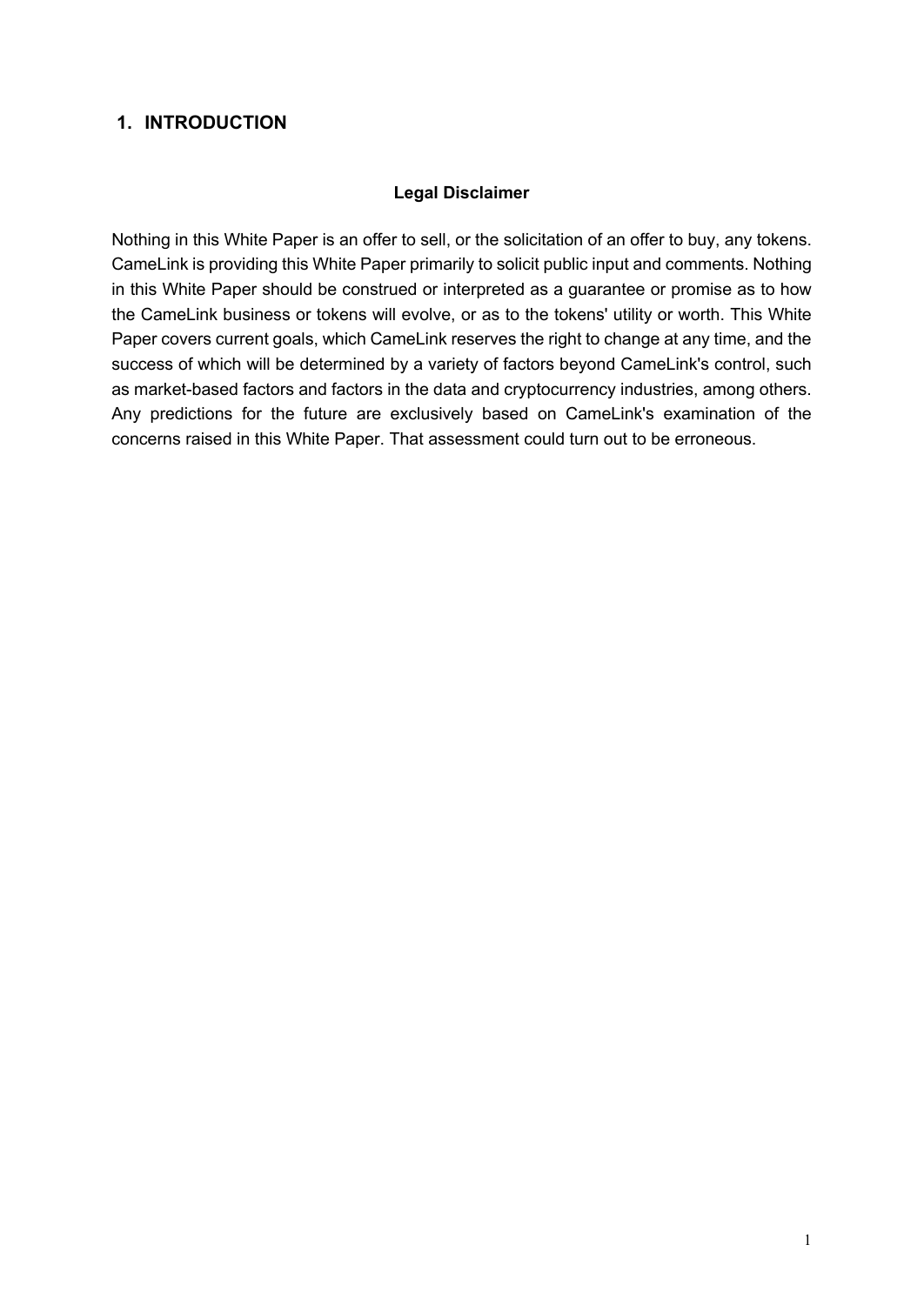# **2. MOTIVATION**

The market for camel products has a huge potential. Unfortunately, there is a lack of public awareness and much of the potential of the world's herds remains and will remain untapped without structural change, alliance, universal promotion and official recognition.

CameLink's goal is to construct and develop a cryptocurrency (Camelcoin), design its own blockchain network (CameLink Blockchain), and make camel products more democratized and recognized around the world. This three-pronged approach will help to support the economic development of all activities involving camelids, stimulate innovation in all sectors of these activities (food, cosmetics, tourism, textiles, sports, and so on), improve the global position of these markets, and create new income-generating activities in areas where they are needed.

CameLink will ensure the establishment of a quality label as well as speedy advancement in research and innovation through the use of a trustworthy, up-to-date, and tamper-proof database. CameLink will also be an international laboratory that will make significant progress in the areas of camel milk preservation, therapeutic use of camel urine against cancer, and other autoimmune diseases in various processes (capsules, powder, creams, etc.), and research on the use of camel milk in the fight against autism in collaboration with the African Agricultural Research Centre. The usefulness of camel products against diabetes and cholesterol problems, as well as the usage of dheroua (camel hump fat) against all gastrointestinal and skin disorders.

The laboratory will become THE world reference. Every breeder or manufacturer of camel products on the planet will be able to have their products analyzed free of charge by DHL within 48 hours; the credit will go to the CamelCoin development funds to facilitate their commercial and international administrative procedures.

All results from international laboratories can be inserted, verified, validated, and approved in the CameLink blockchain to become irrefutable and absolute. The potential and virtues of camel products have been known for thousands of years. Unfortunately, today, this ancient knowledge is buried under a mass of data and, due to a lack of information and promotion, has remained cloistered within the herding communities and has spread very little to the informed Muslim community. We estimate that only 10% of camel milk production is used today for food and commercial purposes, the rest has been lost forever. IT IS TIME FOR A CHANGE!

CamelCoin and CameLink provide a platform for us to teach, educate, and communicate what blockchain technology is, how revolutionary it is, and how it will impact millions of people's daily lives. Many projects, fresh ideas, and useful information can be linked and therefore aided in their creation and launch to generate revenue-generating activities while giving medical, health, and wellness solutions to a large audience that does not find their needs met by the current market products.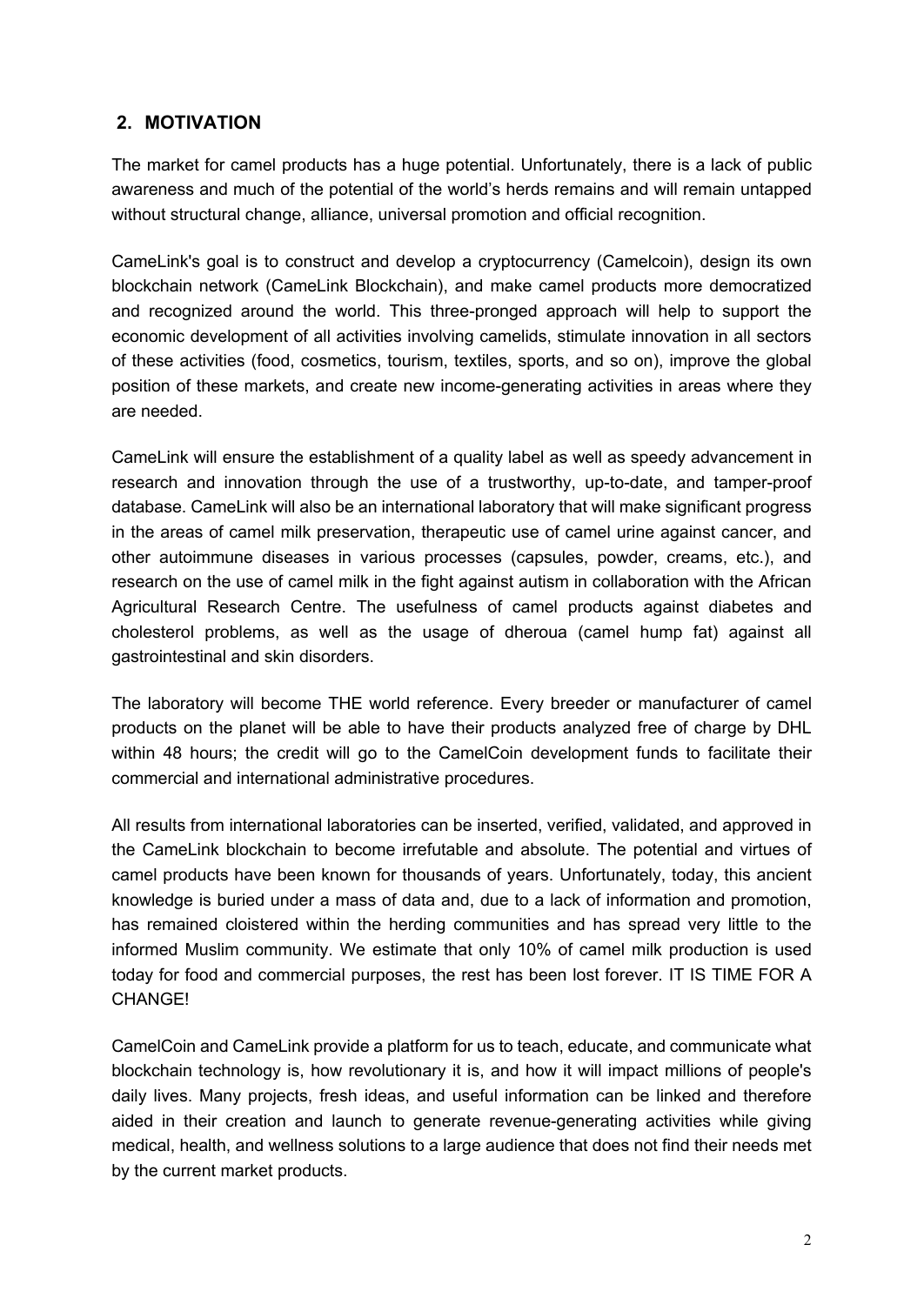### **3. CAMELINK**

### **3.1. Overview**

### **3.1.1. Blockchain networks**

As shown in Fig. 1, transactions (data) are kept in blocks that form an ever-growing sequence (chain) that is shared across network participants. A blockchain's core units are transactions. When Alice wishes to send money to Bob, for example, she makes a transaction that includes her address as the input, her digital signature to verify that she is the one who performed the transaction, the amount of money to be sent, and Bob's address as the output. The transaction is subsequently broadcast to the rest of the network via Alice. After receiving the transaction, a miner, or consensus member, will validate it and incorporate it, together with other transactions received from other users, in a block. If the block is successfully mined, the miner will broadcast it to the network so that other nodes can verify it. This block will be merged into the chain and labeled as the latest block in the chain if it is successfully confirmed and identified as the first block mined after the last block in the chain. A block also contains a hash pointer, which is formed by hash functions and maps all of the block contents to the hash pointer. The hash functions' major characteristic is that they ensure that the chain is tamperevident. It means that every change in past data will result in a different hash value in the next block, which can be tracked back to the genesis block, or the chain's initial block. Depending on the requirements of different consensus mechanisms, a block can also contain additional data. To reduce storage space, the transactions in a block can be stored in the form of a Merkle tree.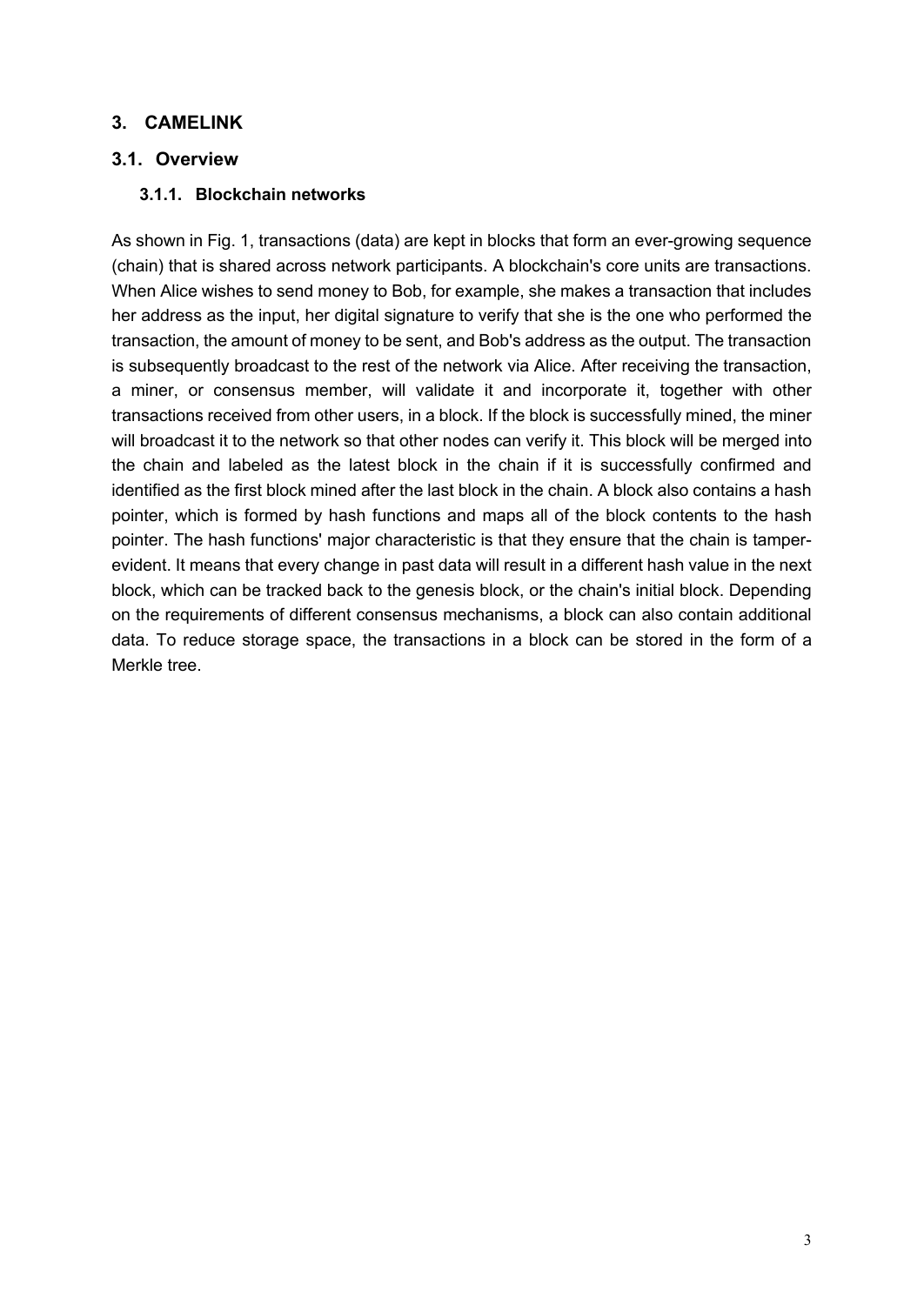

Figure 1: Blockchain networks

### **3.1.2. Benefits and applications**

Although blockchain technology attracts a lot of attention due to the successful implementation of cryptocurrencies, its benefits extend far beyond. The key benefits of blockchain technology are as follow:

- Decentralisation: Blockchain networks are not controlled by a central controller. Thus, they do not have any single point of failure. Instead, all the nodes reach the agreement on the state of the network by participating in the distributed consensus mechanisms.
- Transparency: Data stored in a blockchain is visible to all network participants.
- Immutability: Once the data is stored in the blockchain, it is extremely difficult to be altered. Moreover, thanks to the distributed consensus mechanisms, the network can achieve consensus on the data even in a trustless environment.
- Security and Privacy: Using cryptographically secure mechanisms, the privacy and security of the network participants can be significantly enhanced. Users in the network use a pair of public and private keys for identification and verification. When a user makes a transaction, a digital signature is used, which can be easily verified but impossible to forge.

Blockchain technology, as we already know, has numerous uses in a variety of fields. Many businesses across a wide range of industries are attempting to integrate Blockchain technology into their existing systems, with the hope of reaping numerous benefits. The blockchain can be implemented in a variety of ways.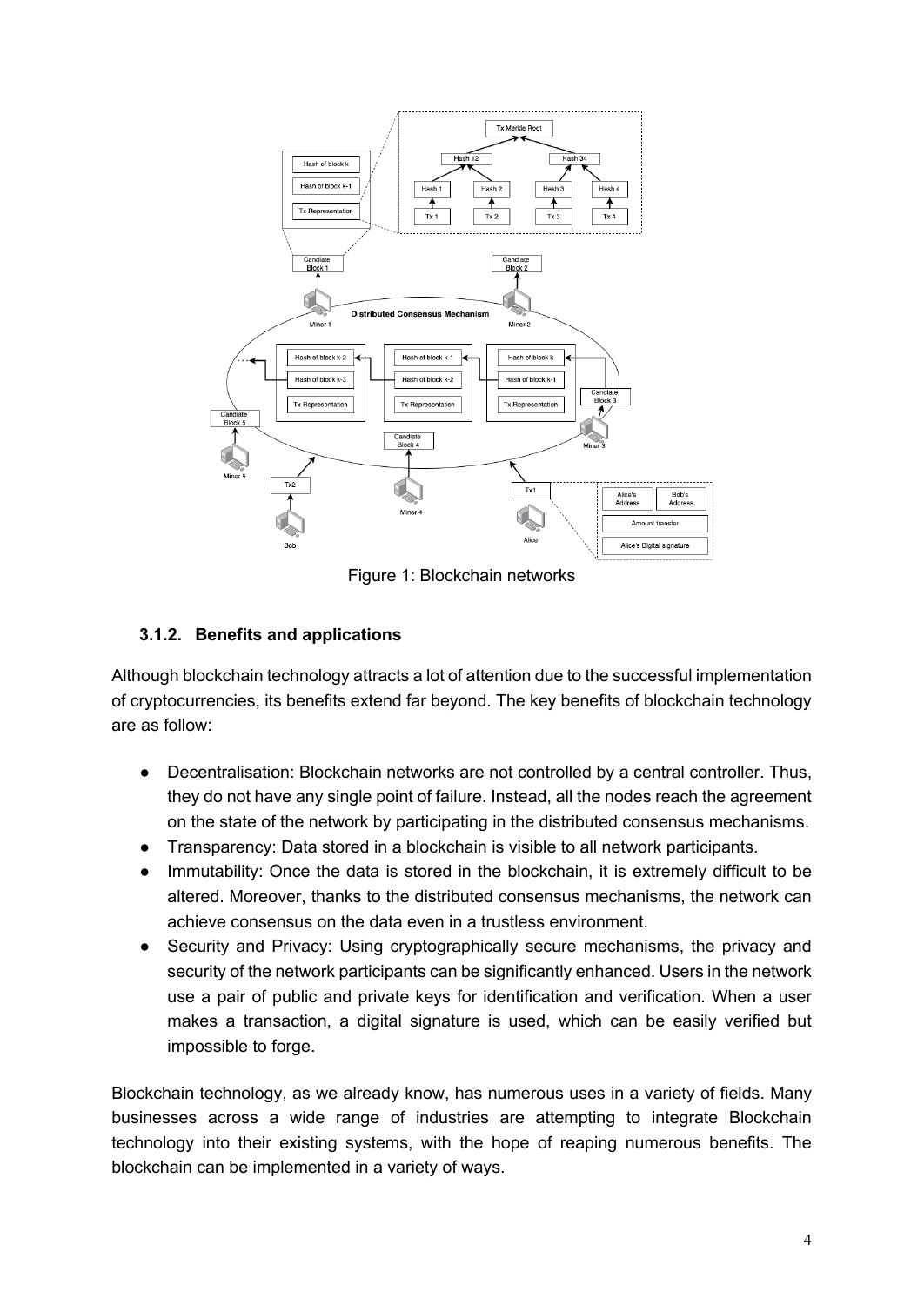- Banking and Finance: Perhaps no industry stands to benefit from integrating blockchain into its business operations more than banking. Financial institutions only operate during business hours, five days a week. That means if you try to deposit a check on Friday at 6 p.m., you will likely have to wait until Monday morning to see that money hit your account. Even if you do make your deposit during business hours, the transaction can still take one to three days to verify due to the sheer volume of transactions that banks need to settle. Blockchain, on the other hand, never sleeps.
- Cryptocurrencies: Cryptocurrencies, e.g., Bitcoin, Ethereum, Cardano, are the most famous applications of blockchain technologies. By spreading its operations across a network of computers, blockchain allows Bitcoin and other cryptocurrencies to operate without the need for a central authority. This not only reduces risk but also eliminates many of the processing and transaction fees. It can also give those in countries with unstable currencies or financial infrastructures a more stable currency with more applications and a wider network of individuals and institutions they can do business with, both domestically and internationally.
- Supply Chain: Supply chain is the most important sector. Users can track the origin of products they bought. CameLink and Camelcoin as a currency take advanced in this industry

The use of blockchain technology is still in its early stages, but it is built on widely understood and sound cryptographic principles. Currently, there is a lot of hype around the technology, and many proposed uses for it. Moving forward, it is likely that the hype will die down, and blockchain technology will become just another tool that can be used [4].

### **3.2. Consensus mechanism**

Due to connection delay, i.e., Byzantine failures, nodes in a blockchain network can be faulty, exhibit arbitrary or malicious behaviors, or have disinformation. In such trustless contexts, the consensus process is the key component of a blockchain network, ensuring that every participant agrees on the state of the network. Other network functions, such as transaction addition and motivating players to behave appropriately, are governed by the consensus method.

### **3.2.1. Proof of work**

We'll need to use a proof-of-work system similar to Adam Back's Hashcash, rather than newspaper or Usenet articles, to create a distributed timestamp server on a peer-to-peer basis. Scanning for a value that begins with a number of zero bits when hashed, such as SHA-256, is the proof of work. The average amount of work required is proportional to the number of zero bits required, and this may be verified by running a single hash. In our timestamp network, we use a nonce to increment until a number is found that gives the block's hash the requisite zero bits. The block cannot be modified without redoing the work once the CPU effort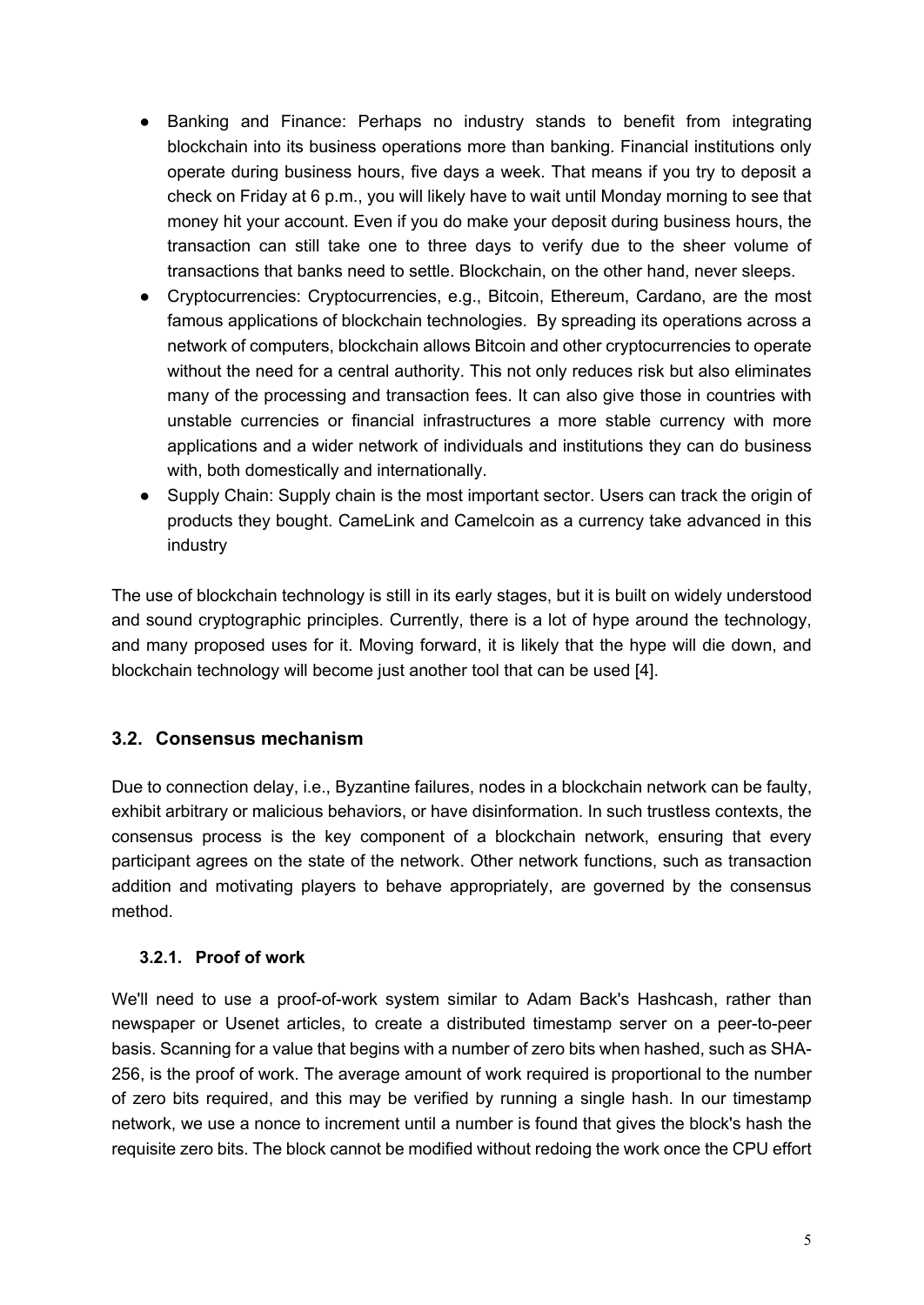has been consumed to meet the proof-of-work requirement. Because subsequent blocks are connected after it, changing it would necessitate reworking all subsequent blocks.



The proof-of-work also solves the problem of determining representation in majority decision making. If the majority were based on one-IP-address-one-vote, it could be subverted by anyone able to allocate many IPs. Proof-of-work is essentially one-CPU-one-vote. The majority decision is represented by the longest chain, which has the greatest proof-of-work effort invested in it. If a majority of CPU power is controlled by honest nodes, the honest chain will grow the fastest and outpace any competing chains. To modify a past block, an attacker would have to redo the proof-of-work of the block and all blocks after it and then catch up with and surpass the work of the honest nodes. We will show later that the probability of a slower attacker catching up diminishes exponentially as subsequent blocks are added. To compensate for increasing hardware speed and varying interest in running nodes over time, the proof-of-work difficulty is determined by a moving average targeting an average number of blocks per hour. If they're generated too fast, the difficulty increases [7].

### **3.2.2. Proof Of Stake Consensus**

The proof of stake (PoS) paradigm is founded on the idea that the more invested a user is in the system, the more likely they are to want it to succeed and less likely they are to try to sabotage it. Stake is a cryptocurrency amount that a blockchain network user has put into the system (through various means, such as by locking it via a special transaction type, or by sending it to a specific address, or holding it within special wallet software). The coin can no longer be spent after it has been staked. The amount of stake a user holds is used to determine when new blocks are published in proof of stake blockchain networks. As a result, the likelihood of a blockchain network user publishing a new block is proportional to the quantity of staked cryptocurrency in the entire blockchain network.

With this consensus model, there is no need to perform resource intensive computations (involving time, electricity, and processing power) as found in proof of work. Since this consensus model utilizes fewer resources, some blockchain networks have decided to forego a block creation reward; these systems are designed so that all the cryptocurrency is already distributed among users rather than new cryptocurrency being generated at a constant pace. In such systems, the reward for block publication is then usually the earning of user provided transaction fees.

The methods for how the blockchain network use the stake can vary. Here we discuss four approaches: random selection of staked users, multi-round voting, coin ageing systems and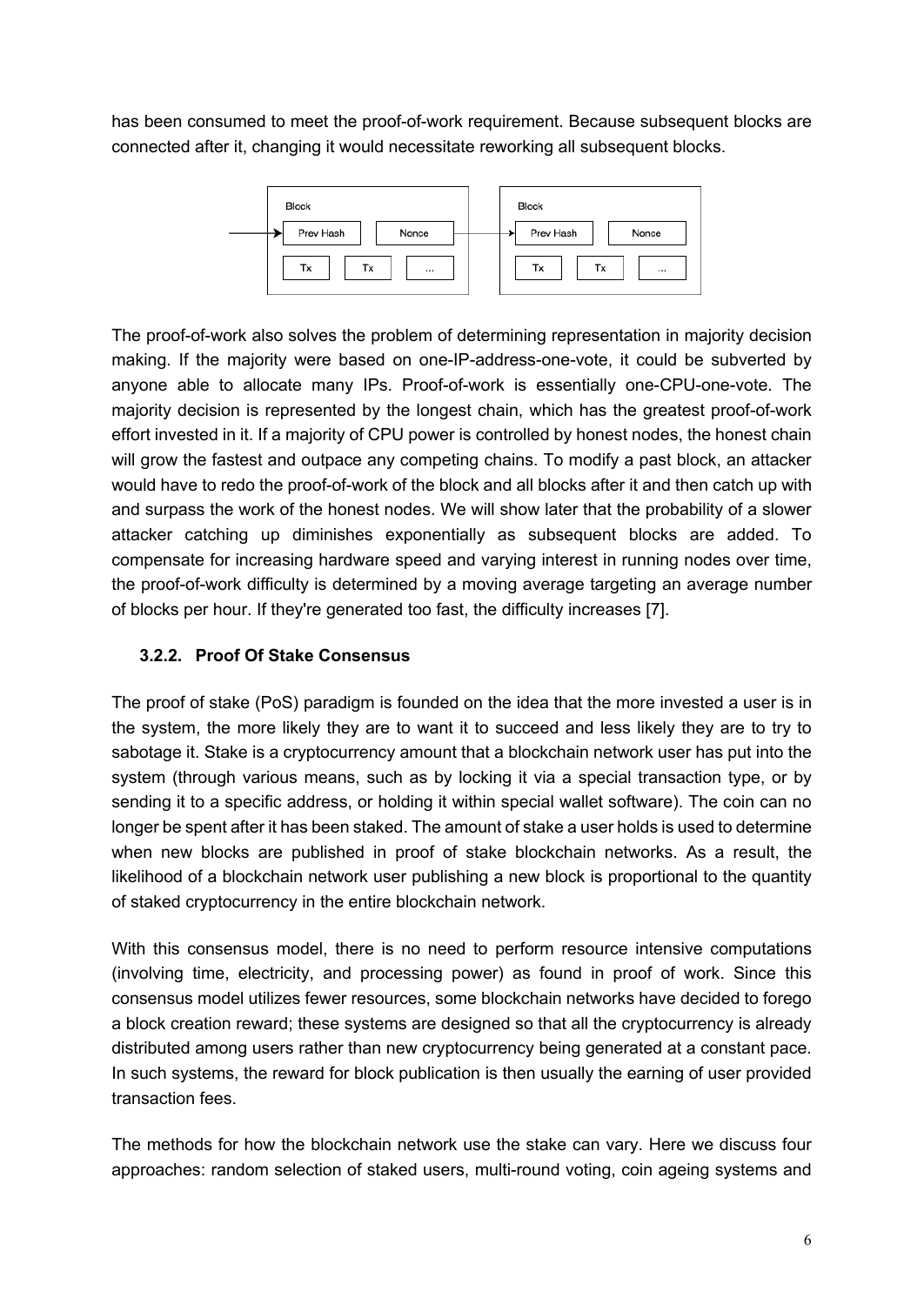delegate systems. Regardless of the exact approach, users with more stake are more likely to publish new blocks. When the choice of block publisher is a random choice (sometimes referred to as chain-based proof of stake), the blockchain network will look at all users with stake and choose amongst them based on their ratio of stake to the overall amount of cryptocurrency staked. So, if a user had 42 % of the entire blockchain network stake they would be chosen 42 % of the time; those with 1 % would be chosen 1 % of the time. When the choice of block publisher is a multi-round voting system (sometimes referred to as Byzantine fault tolerance proof of stake) there is added complexity. The blockchain network will select several staked users to create proposed blocks. Then all staked users will cast a vote for a proposed block. Several rounds of voting may occur before a new block is decided upon. This method allows all staked users to have a voice in the block selection process for every new block.

When the choice of block publisher is through a coin age system referred to as a coinage proof of stake, staked cryptocurrency has an age property. After a certain amount of time (such as 30 days) the staked cryptocurrency can count towards the owning user being selected to publish the next block. The staked cryptocurrency then has its age reset, and it cannot be used again until after the requisite time has passed. This method allows for users with more stake to publish more blocks, but to not dominate the system – since they have a cooldown timer attached to every cryptocurrency coin counted towards creating blocks. Older coins and larger groups of coins will increase the probability of being chosen to publish the next block. To prevent stakeholders from hoarding aged cryptocurrencies, there is generally a built-in maximum to the probability of winning.

When using a delegate system to choose a block publisher, users vote for nodes to become publishing nodes, allowing them to create blocks on their behalf. The voting power of blockchain network users is proportional to their stake, so the higher the stake, the more weight the vote has. The nodes with the most votes become publishing nodes, allowing them to validate and publish blocks. Users on the blockchain network can also vote against a wellestablished publishing node in order to have them removed from the list of publishing nodes. Voting for publishing nodes is ongoing, and it might be difficult to stay on as a publishing node. Publishing nodes are constantly threatened with losing their status as publishing nodes, and thus their incentives and reputation, thus they are driven to not act maliciously. Users of the blockchain network can also elect delegates to participate in the blockchain's governance. Delegates will make suggestions for improvements and adjustments, which will be voted on by the blockchain network users.

Existing PoS protocols select staking nodes proportionally to their stake to form block-creating committees. Yet, they do not guarantee that selected committees will create blocks, since consensus may fail due to accidental or adversarial behavior. Thus, the perceived fairness in the distribution of rewards in proportion to the stake of participating nodes is actually violated. [13].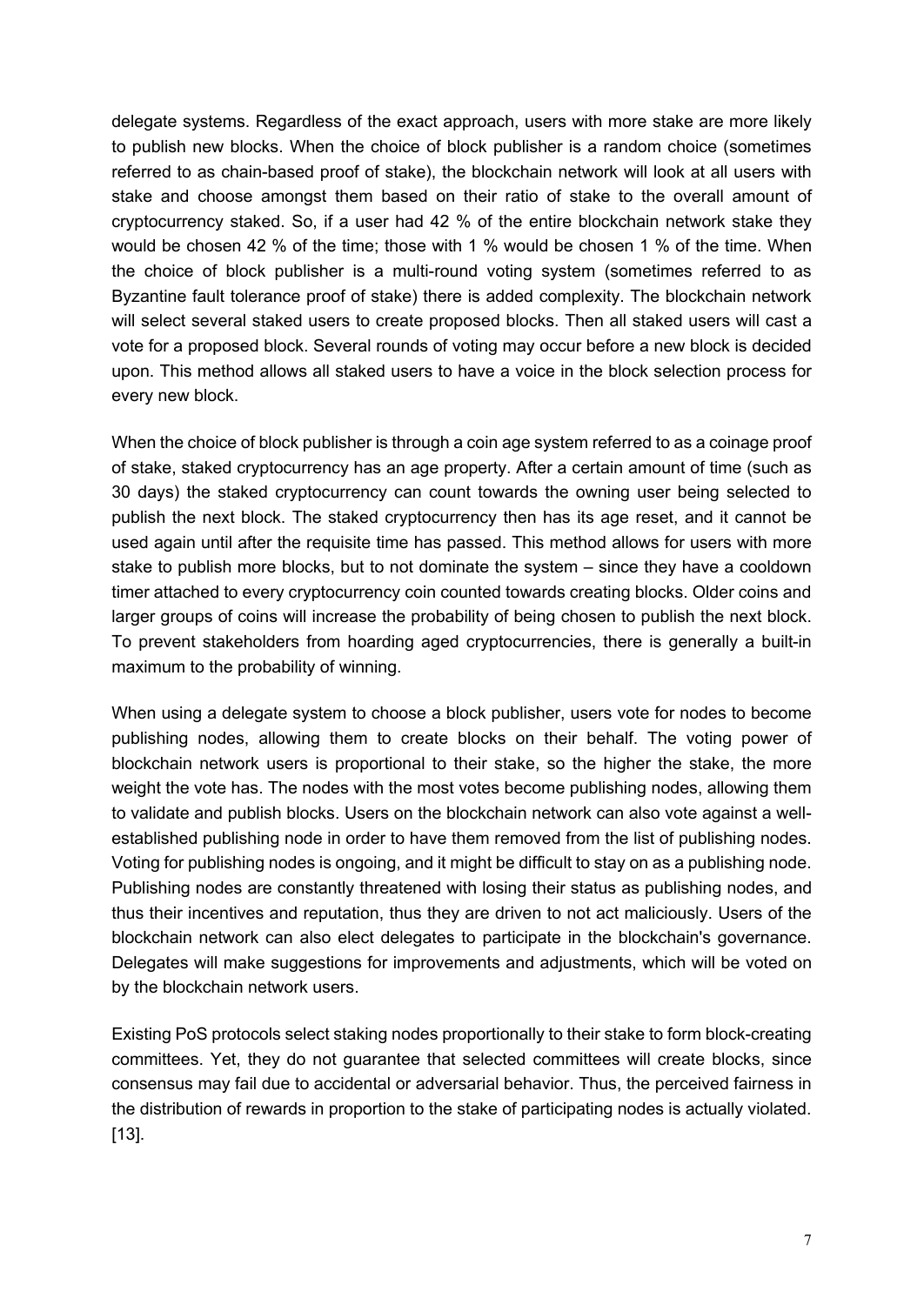It is worth noting that a problem known as "nothing at stake" [9] may arise from some proof of stake algorithms. If numerous rival blockchains emerge at some point in the future, a staked user could act on any of them because it is virtually free to do so. This could be done by the staked user to improve their chances of receiving a payout. For long periods of time, this can result in numerous blockchain branches continuing to grow without being reconciled into a single branch.

The "rich" can more easily stake more of the digital assets under the proof of stake systems, earning themselves more digital assets; however, obtaining the majority of digital assets within a system to "control" is generally cost prohibitive. [8]

#### **3.2.2.1. Fundamental background**

Proof-of-Stake (PoS) protocols were created as a low-energy alternative to Proof-of-Work (PoW). Leaders are chosen based on their stakes, or contributions to the blockchain network, rather than computational capacity. The stake of a node, especially in the PoS consensus mechanism, is the number of digital tokens it owns or deposits, such as coins in cryptocurrencies. Instead of wasting a lot of energy searching for a new block like in PoW, a leader will be chosen based on its stakes to complete the mining operation and add a new block to the chain, as seen in Fig. 2. Many PoS-based blockchain networks, such as Cardano, Sp8de, and Tezos, have implemented the Follow-the-Satoshi (FTS) algorithm to imitate the stake-based leader selection process. In these networks, all the tokens are indexed. The FTS algorithm is a hash function that takes a seed (i.e., a string of arbitrary lengths such as the previous block's header or a random string created by some other selected nodes) as the input. The FTS algorithm then outputs a token index. Using the index, the algorithm searches the transaction history to find and select the current owner of that token to be the leader. Therefore, the probability *pi* that node *i* is selected to be the leader in a network of *N*  participants is:

$$
p_i = \frac{S_i}{\sum_{j=1}^N S_j}
$$

where  $S_i$  is the stake of participant i. This means that the more stake a node holds, the higher chance it is selected to be the leader.

PoS systems have a faster transaction confirmation speed than PoW processes, in addition to the advantage of low energy consumption. The confirmation of a transaction in a blockchain network is determined by two key factors: transaction throughput and block confirmation time. The transaction throughput of a network is the number of transactions per second (Tx/s) that it can process, which is critical to the network's performance, especially when there are numerous pending transactions. Tx/s can be calculated by:

$$
Tx/s = \frac{Block_{Size}}{Tx_{size} \times Block_{time}}
$$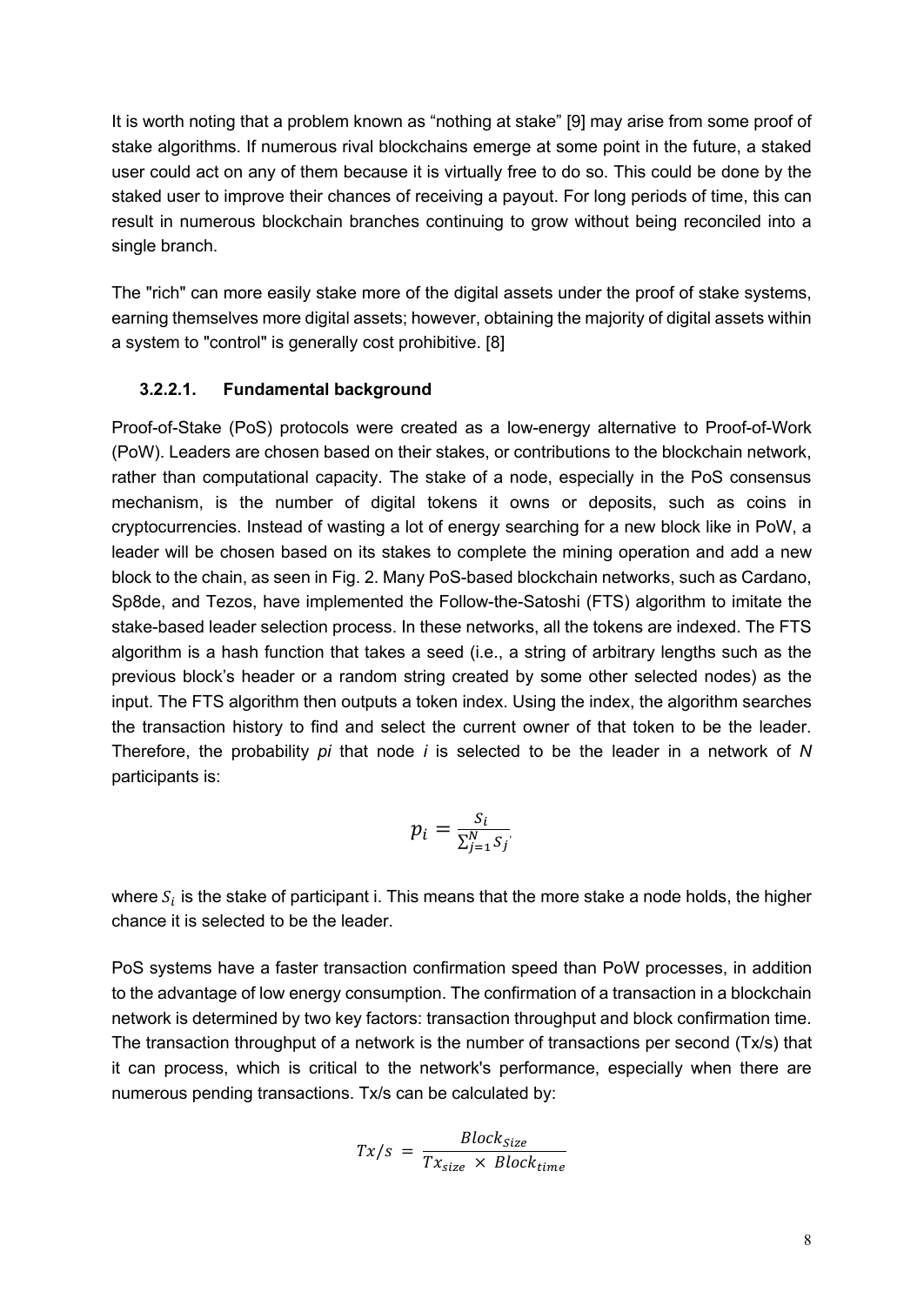#### **3.2.2.2. Stake pools**

#### *Stake pools and stakeholders*

In PoS networks, the chances of an individual stakeholder with a small stake size being chosen as the leader are slim. Furthermore, a node must be connected to the network at all times in order to participate in the consensus process, incurring an operational cost. As a result, minor stakeholders frequently pool their bets to boost their chances of winning blocks and share operational costs, leading to the establishment of stake pools. A stake pool is treated as a single node, similar to mining pools in PoW networks, and hence poses a concern of centralization in PoS networks. In particular, stakeholders in IoV networks, such as RSUs, are frequently required to perform additional responsibilities, such as processing carpooling information and responding to vehicle trust rating enquiries. As a result, RSUs in these networks may be more likely to join stake pools in order to lower their operational costs. In this section, we examine the stake pools from a game theoretical perspective to determine the strategic decisions of the stakeholders, and how these decisions affect the decentralization of the PoS networks.

#### *System Model*

Consider N stakeholders with stakes S =  $(s_1, \ldots, s_N)$  and M stake pools with costs  $c =$  $(c_1,...,c_M)$  and fees  $\alpha = (\alpha_1, \ldots, \alpha_M)$  in the network. The pool costs are charged for joining the pool and maintaining its operations. The pool's fee is the profit margin of the pool's owner, which is usually 3% in real-world stake pools, e.g Stakecube. When the stakeholder  $i$  invests an amount  $s^m_i$  in the pool m, the expected reward  $r^m_i$  is given by:

$$
r_i^m = \rho_m \varphi_i^m (1 - \alpha_m) R - c_m e^{-s_i^m},
$$

where  $\rho_m^{}$  is the proportion of pool  $m$ 's stake in the total network stake,  $\varphi^m_i$  is the proportion of player i's stake in the total stake of pool  $m$ , and R is the block reward. The pool charges a fee of  $\alpha_m$  percentage from each stakeholder's reward and a cost of  $c_m e^{-s^m_l}$ . It is worth noting that the cost is inversely proportional to  $s_i^m$ , which incentivizes the stakeholders to invest more stake into the pool. Let  $N_{-i}$  denote the set of all the stakeholders except stakeholder  $i$ , the stake proportion of pool  $m$  is:

$$
\rho_m = \frac{s_i^m + \sigma_m + \sum k \epsilon N_{-i} s_k^m}{\tau}
$$

where  $\tau = \sum_{i=1}^N \sum_{m=1}^M s_i^m$  is the total stake of the network,  $\sum k \in N_{-i}$   $s_k^m$  is the stakes invested in pool m by all the other stakeholders except stakeholder i, and  $\sigma_m$  is the current stake of pool m. Thus,  $\rho_m$  is the chance that the pool m is selected to be the leader and can receive the block reward  $R$ . When pool  $m$  receives the reward, it calculates each stakeholder's share based on how much the stakeholder invested in the pool, which is: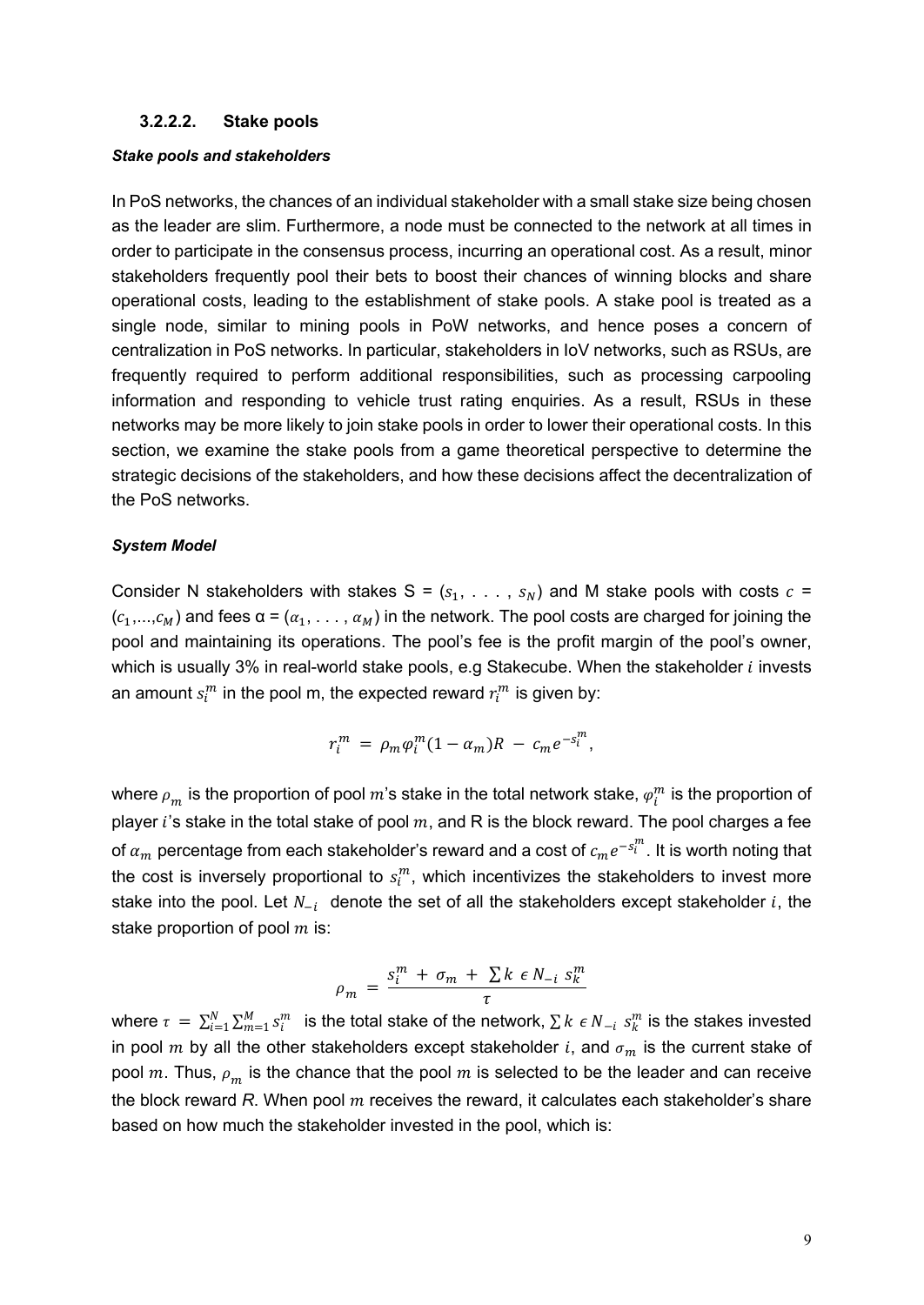$$
\varphi_i^m\ =\ \frac{s_i^m}{s_i^m+\sigma_m+\sum k\,\epsilon\,N_{-i}\ s_k^m},
$$

for stakeholder i. The cost and fee of the pool are then deducted from each stakeholder's share before it is finally delivered to each stakeholder.

#### **3.2.2.3. Smart contract**

The term smart contract dates to 1994, defined by Nick Szabo as "a computerized transaction protocol that executes the terms of a contract. The general objectives of smart contract design are to satisfy common contractual conditions (such as payment terms, liens, confidentiality, and even enforcement), minimize exceptions both malicious and accidental, and minimize the need for trusted intermediaries.".

Smart contracts [6] extend and leverage blockchain technology. A smart contract is a set of code and data (also known as functions and state) that is distributed on the blockchain network via cryptographically signed transactions (e.g., Ethereum's smart contracts, Hyperledger Fabric's chaincode). The smart contract is executed by nodes in the blockchain network; all nodes that execute the smart contract must get the same outcomes, and the results are recorded on the blockchain.

Users of the blockchain network can create transactions that convey data to a smart contract's public functions. The smart contract performs a service by executing the right method with the data provided by the user. Because the code is stored on the blockchain, it is tamper obvious and resistant, allowing it to be utilized as a trustworthy third party, among other things. A smart contract can execute calculations, store data, reveal properties to represent a publicly visible state, and, if necessary, transmit funds to other accounts automatically. It isn't even required to carry out a financial function. The authors of this document, for example, have constructed an Ethereum smart contract that creates reliable random numbers in the public domain. It's worth noting that not all blockchains can support smart contracts.

The smart contract code can represent a multi-party transaction, typically in the context of a business process. In a multi-party scenario, the benefit is that this can provide attestable data and transparency that can foster trust, provide insight that can enable better business decisions, reduce costs from reconciliation that exists in traditional business to business applications, and reduce the time to complete a transaction.

Smart contracts must be deterministic, in that given an input they will always produce the same output based on that input. Additionally, all the nodes executing the smart contract must agree on the new state that is obtained after the execution. To achieve this, smart contracts cannot operate on data outside of what is directly passed into it (e.g., smart contracts cannot obtain web services data from within the smart contract  $-$  it would need to be passed in as a parameter). Any smart contract which uses data from outside the context of its own system is said to use an 'Oracle'.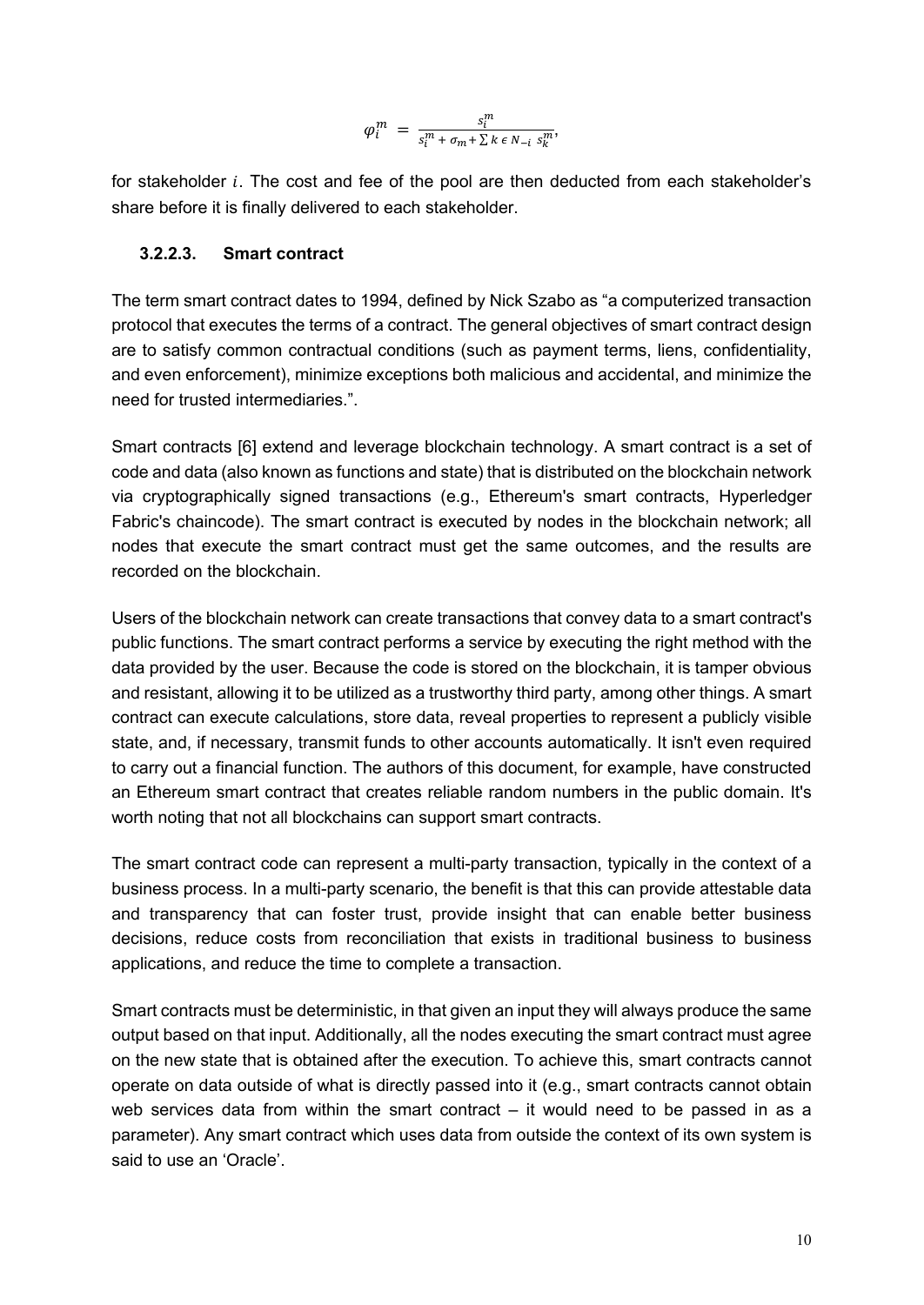For many blockchain implementations, the publishing nodes execute the smart contract code simultaneously when publishing new blocks. There are some blockchain implementations in which there are publishing nodes that do not execute smart contract code but instead validate the results of the nodes that do. For smart contract enabled permissionless blockchain networks (such as Ethereum) the user issuing a transaction to a smart contract will have to pay for the cost of the code execution. There is a limit on how much execution time can be consumed by a call to a smart contract, based on the complexity of the code. If this limit is exceeded, execution stops, and the transaction is discarded. This mechanism not only rewards the publishers for executing the smart contract code but also prevents malicious users from deploying and then accessing smart contracts that will perform a denial of service on the publishing nodes by consuming all resources (e.g., using infinite loops).

There may not be a requirement for users to pay for smart contract code execution in permissioned blockchain networks that support smart contracts, such as those that employ Hyperledger Fabric's chaincode. Other means of avoiding undesirable behavior can be used in these networks, which are based on having known participants (e.g., revoking access).

CameLink supports ordinary Solidity-based smart contracts via the Ethereum virtual machine at the moment (EVM). On CameLink, developers can design a smart contract using Solidity:

```
// SPDX-License-Identifier: GPL-3.0
pragma solidity ^0.8.4;
contract Camelcoin {
     // The keyword "public" makes variables
     // accessible from other contracts
     address public minter;
    mapping (address \Rightarrow uint) public balances;
     // Events allow clients to react to specific
     // contract changes you declare
     event Sent(address from, address to, uint amount);
     // Constructor code is only run when the contract
     // is created
     constructor() {
        minter = msg.sender; }
     // Sends an amount of newly created coins to an address
     // Can only be called by the contract creator
```
function mint(address receiver, uint amount) public {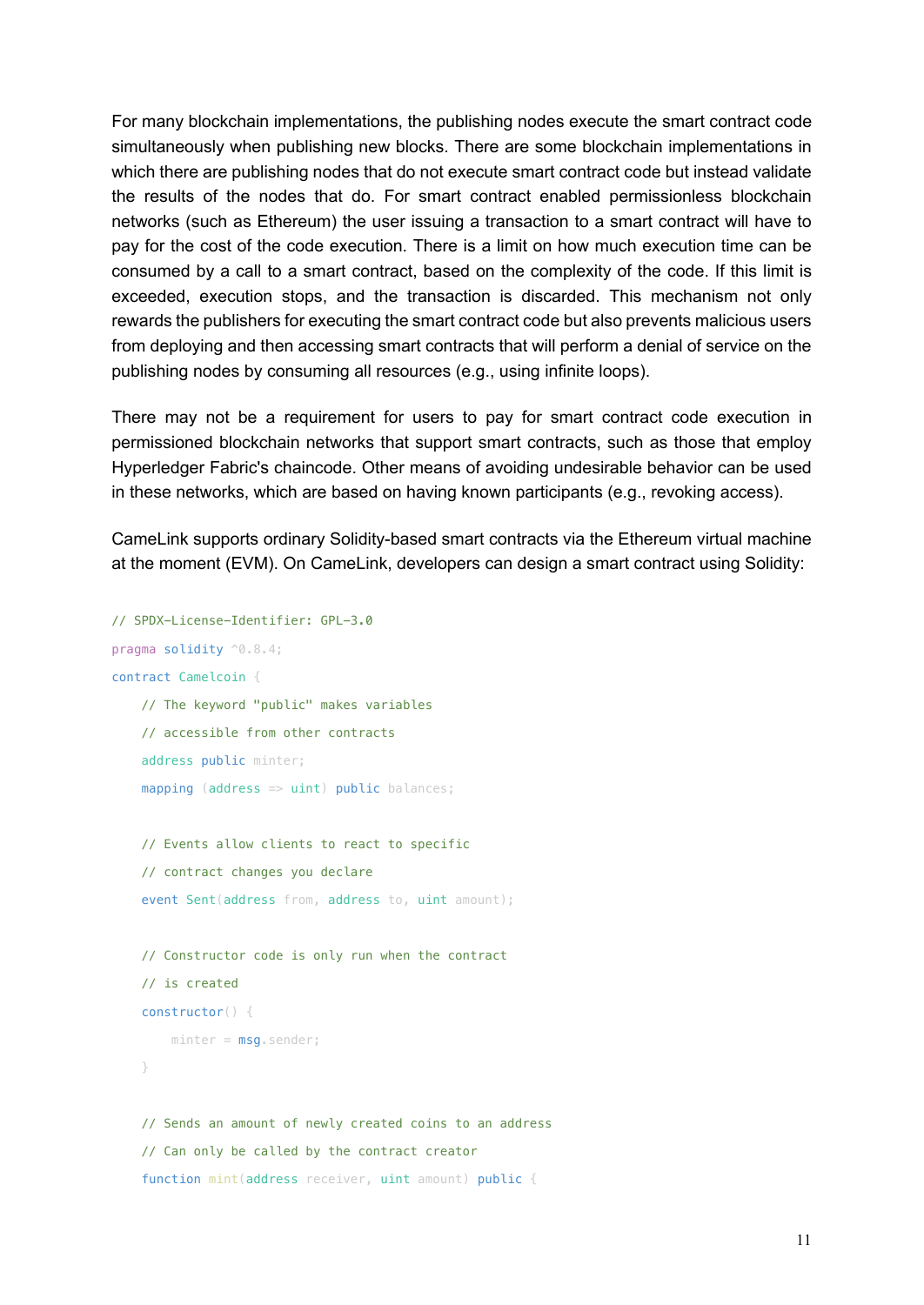```
 require(msg.sender == minter);
     balances[receiver] += amount;
 }
 // Errors allow you to provide information about
 // why an operation failed. They are returned
 // to the caller of the function.
error InsufficientBalance(uint requested, uint available);
 // Sends an amount of existing coins
 // from any caller to an address
function send(address receiver, uint amount) public {
    if (amount > balances[msg.sender])
         revert InsufficientBalance({
             requested: amount,
            available: balances[msg.sender]
         });
    balances [msg.sender] -= amount;
     balances[receiver] += amount;
    emit Sent(msg.sender, receiver, amount);
```
Solidity is a popular programming language among developers, hence CameLink supports it as a smart contract standard.

#### **3.2.2.4. Security**

}

}

Distributed ledgers are known for their high levels of security. To construct transactions, participating agents use cryptography encryption. The integrity of transacting agents is ensured by public and private keys, as well as validation mechanisms that prevent manipulation. Cryptographic hashing functions, which generate unique identifiers with a regulated length independent of the input, are the foundations of blockchain security. Each hash is assigned to a block as an identifier and corresponds to the previous block's hash value. The hash function is also used in a consensus method to ensure that ongoing transactions are verified.

#### **3.2.3. Comparison**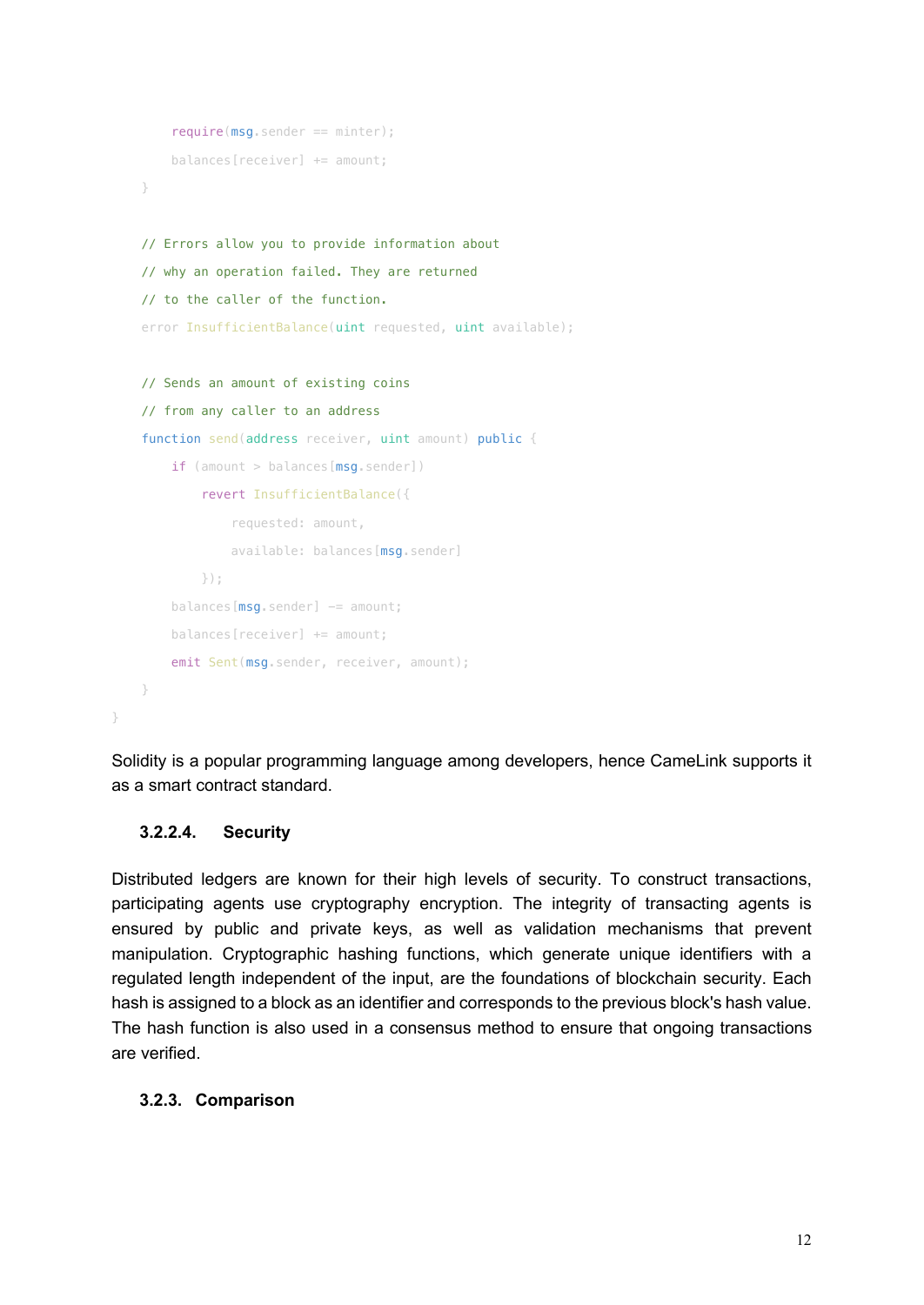|                                      | PoW                           | PoS                                     | <b>Hybrid</b>                     |
|--------------------------------------|-------------------------------|-----------------------------------------|-----------------------------------|
| Leader selection                     | Based on hash rate            | Based on stake                          | Depends<br>on.<br>varant          |
| Energy consumption                   | Significant                   | Negligible                              | <b>Medium</b><br>to<br>negligible |
| Hardware requirement                 | High                          | None                                    | Medium to none                    |
| <b>Block generation speed</b>        | Slow                          | Fast                                    | Medium to high                    |
| Transaction<br>confirmation<br>speed | Slow                          | Fast                                    | Medium to high                    |
| Applications                         | Bitcoin,<br>Ethereum,<br>etc. | Cardano,<br>CameLink,<br>Algorand, etc. | Casper, Peercoin,<br>etc.         |

#### Table 1: Consensus Mechanism Comparisons

The security of PoS protocols is influenced by a number of factors. Because the leader selection processes are emulated by voting rounds, when voters communicate their ballots to other participants, network synchronization is critical to the security of many PoS protocols. Because network delay and connection complexity make it impossible to guarantee that all messages are sent correctly in practice, network synchrony must be considered while assessing the protocol's security. Some PoS protocols have been shown to be secure when the network is partially synchronous, meaning that messages sent will arrive at their destinations within a given amount of time, or asynchronous, meaning that messages may not arrive at all.

The incentive mechanism, in addition to network synchrony, is critical to the security of a PoS consensus method. On the one hand, the payment scheme must reward block makers and validators in order to encourage consensus involvement. On the other hand, it must penalize harmful behavior and avoid different PoS-specific attacks, such as those that entail building a huge number of blocks because creating blocks in PoS is significantly easier.

Below, we discuss in more detail some emerging PoS-based protocols which have been widely implemented in practice, namely Ouroboros, Chains-of-Activity, Casper, Algorand, and Tendermint. Their core components, namely the consensus processes, and the protocols are then compared in Table 1.

The proof of stake (PoS) [1] consensus protocol was developed as an alternative to the proof of work (PoW) protocol in order to address scalability and environmental sustainability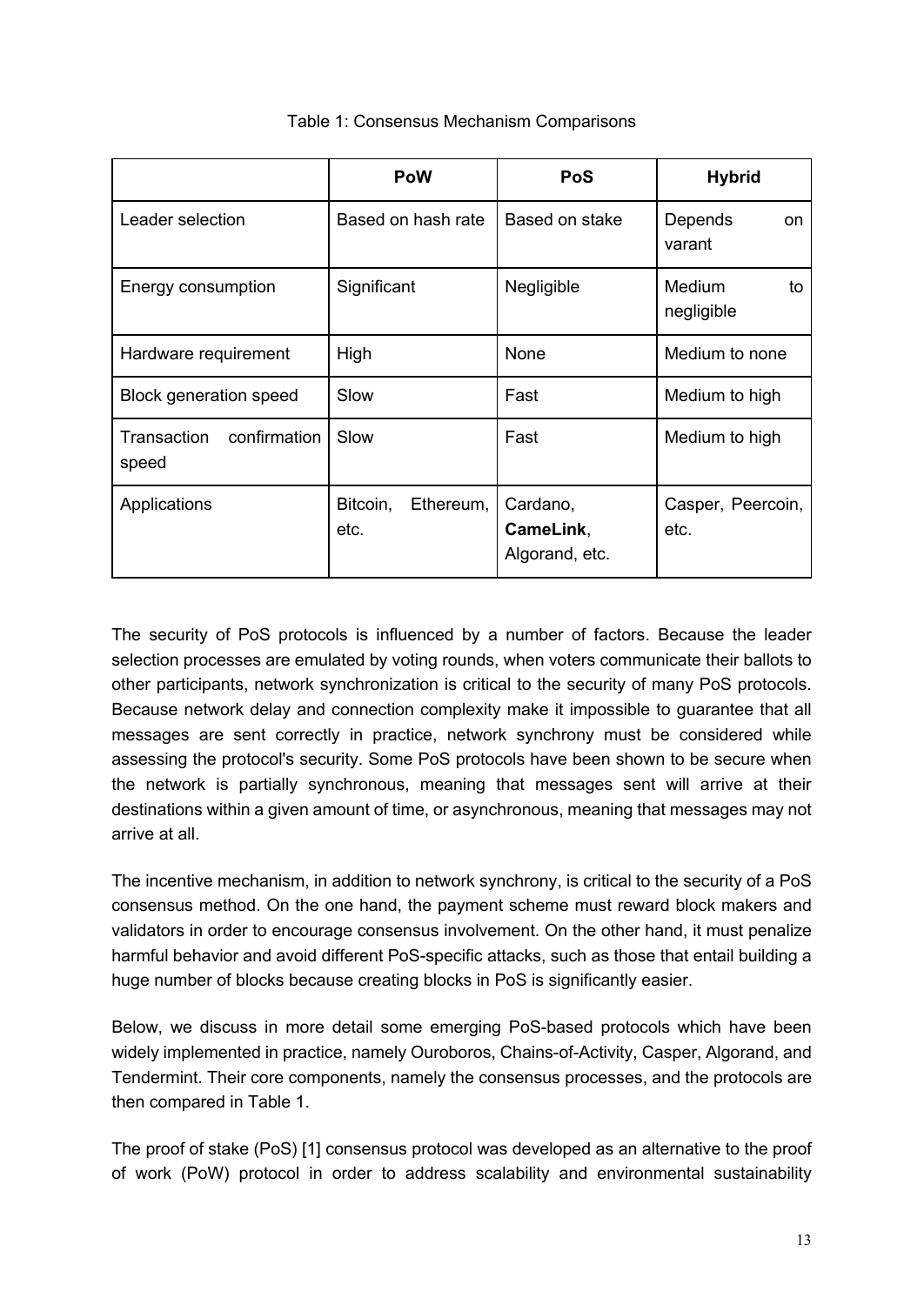problems. Furthermore, the energy usage from proof of work can be made to be 95-99% lower, resolving the environmental concern with proof of work. [3]

### **3.3. CameLink protocol**



Figure 2: CameLink consensus mechanism

Camelcoin will be awarded to nodes that work hard in the system to create and verify blocks. Holders who vote for these incentivized nodes will additionally get Camelcoin in proportion to the amount of Camelcoin they deposited via ballots, as shown in Figure 2. The list of node candidates is constantly arranged based on the currencies that have been voted on. The nodes' performance will be monitored and reported to coin holders using three major metrics: CPU/Memory charts, which show the nodes' workload, the number of signed blocks, which shows their work performance, and the last signed block, which shows their most recent activity. Coinholders can unvote nodes with poor performance at any moment and allocate their votes to nodes with better performance. Because their voted coins are viewed as an investment by their supported nodes, coin holders have an incentive to do so. They should adopt a voting method to maximize their benefit from the investment. This simple approach keeps the system healthy by forcing nodes to compete for their place, resulting in the elimination of all weak nodes. As a result, only the most powerful nodes are voted on and have the opportunity to thrive.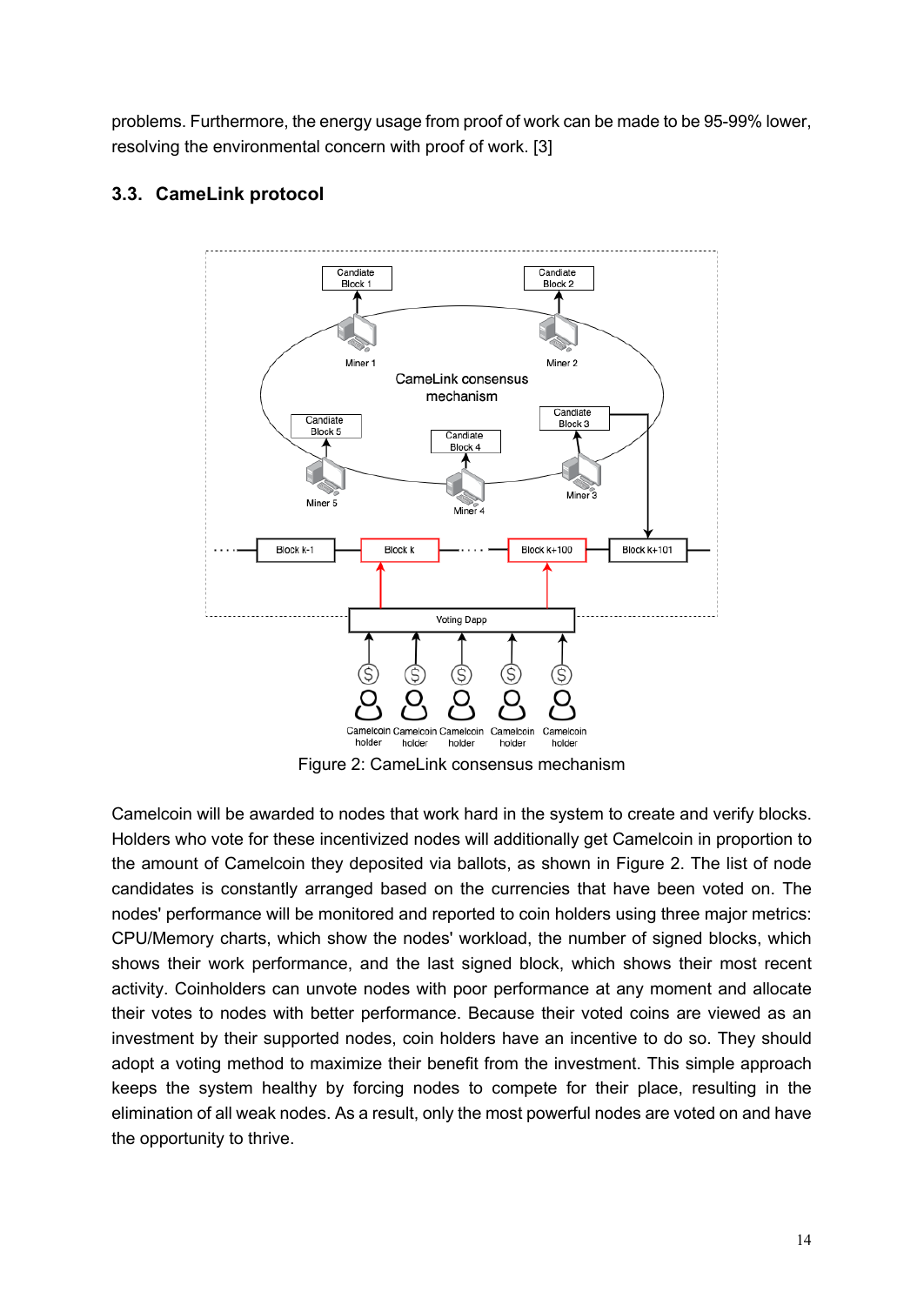We begin with Slush, a non-BFT protocol, then continue to Snowflake and Snowball, all of which are based on the same majority-based metastable voting mechanism. These protocols are more robust single-decree consensus mechanisms.

### **3.3.1 Slush: Introducing Metastability**

A single-decree consensus protocol, inspired by epidemic or gossip protocols, lies at the heart of our method.

```
1: procedure ONQUERY(v, col')2: if col = \perp then col := col'3: RESPOND(v, col)
4: procedure SLUSHLOOP(u, col_0 \in \{R, B, \perp\})5: col := col' // initialize with a color
6: for r \in \{1, ..., m\} do
7: // if <math>\perp</math>, skip until <i>onQuery</i> sets the color8: if col = ⊥ then continue
9: // randomly sample from the known nodes
10: K := \text{SAMPLE}(N \setminus u, k)11: P := \left[ \text{query}(v, \text{ col}) \text{ for } v \in K \right]12: for col' ∈ {R, B} do
13: if P.COUNT(col') \ge \alpha \cdot k then
14: col := col'
15: ACCEPT(col)
Figure 3: Slush protocol. Timeouts elided for readability [12]
```
Slush, the most basic metastable protocol, lies at the heart of this family, as shown in Figure 3. Slush is not immune to Byzantine flaws, but it does serve as a model for the BFT [16] protocols that follow. For the sake of clarity, we'll describe Slush's operation by choosing between two opposing colors: red and blue.

A node in Slush starts out in an uncolored state. An uncolored node receives a transaction from a client and updates its own color to the one carried in the transaction before starting a query. A node sends a query message after selecting a tiny, constant-sized (k) sample of the network evenly at random. An uncolored node inherits the query's color, answers with that color, and launches its own query when it receives a query, whereas a colored node merely responds with its current color. If k responses are not received within a time bound, the node picks an additional sample from the remaining nodes uniformly at random and queries them until it collects all responses. Once the querying node collects k responses, it checks if a fraction ≥ αk is for the same color, where α > 0.5 is a protocol parameter. If the αk threshold is met and the sampled color differs from the node's own color, the node flips to that color. It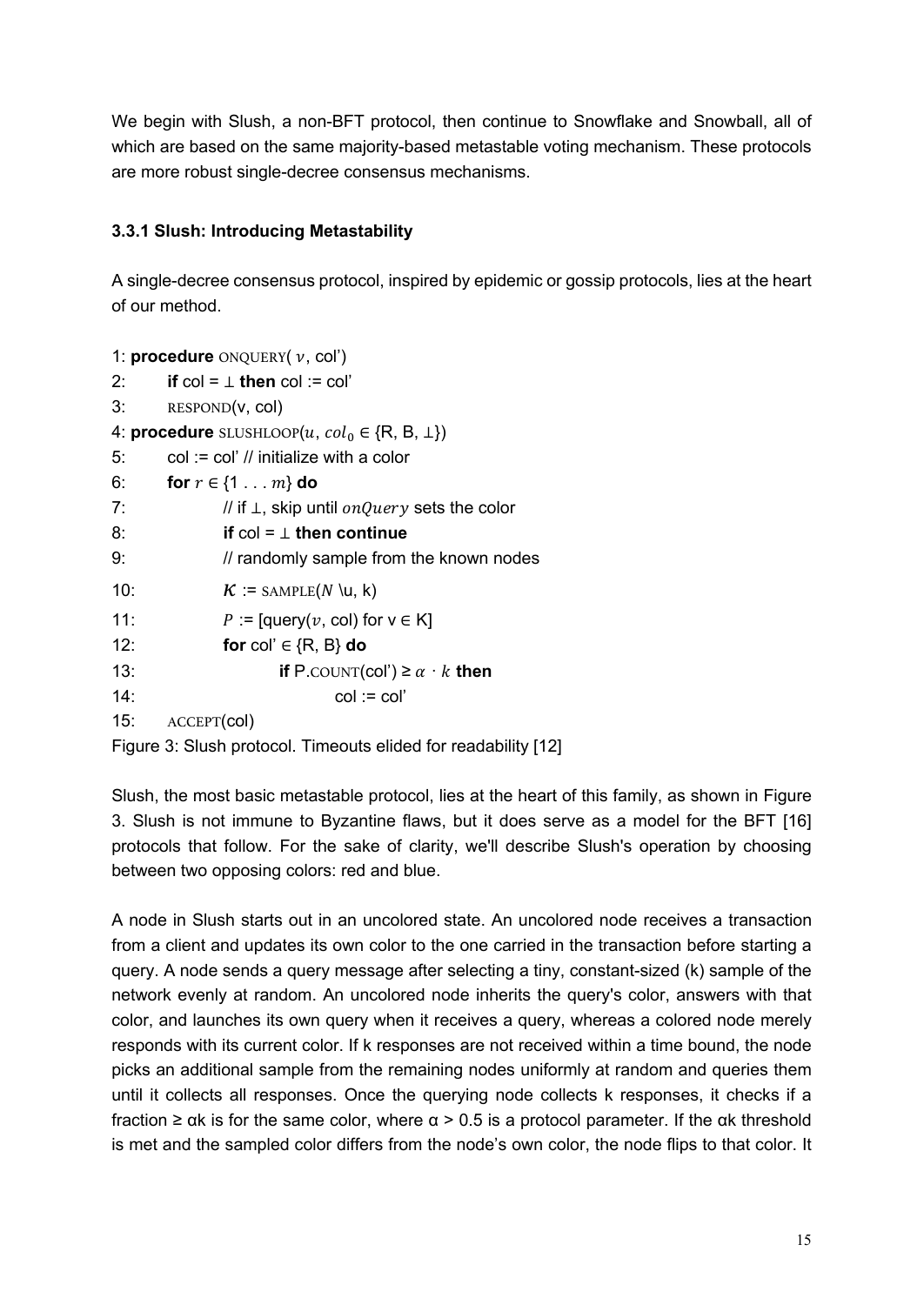then goes back to the query step, and initiates a subsequent round of queries, for a total of m rounds. Finally, the node decides the color it ended up with at time m.

This straightforward approach has some intriguing characteristics. To begin with, it is nearly memoryless: a node keeps no state between rounds other than its current color, and no history of interactions with other peers in particular. Second, unlike traditional consensus procedures, which poll every member, each round includes randomly choosing a small, constant-size slice of the network. Second, even if the network starts in the metastable state of a 50/50 red-blue split, random sampling perturbations will cause one hue to gain a modest advantage, which will be built upon and amplified by subsequent samplings.

1: **procedure** SNOWFLAKELOOP $(u, col_0 \in \{R, B, \perp\})$ 

| 2:                       | $col := col_0$ , cnt := 0                                  |  |
|--------------------------|------------------------------------------------------------|--|
| 3:                       | while undecided do                                         |  |
| 4:                       | if col = $\perp$ then continue                             |  |
| 5:                       | $K :=$ SAMPLE( $N \ u, k$ )                                |  |
| 6:                       | P := $[QUERY(v, col)$ for $v \in K]$                       |  |
| 7:                       | for col' $\in \{R, B\}$ do                                 |  |
| 8:                       | if P.COUNT(COI') $\geq \alpha \cdot k$ then                |  |
| 9:                       | if col' $\neq$ col then                                    |  |
| 10:                      | $col := col'$ , $cnt := 0$                                 |  |
| 11:                      | else                                                       |  |
| 12:                      | <b>if</b> ++cnt > $\beta$ then $\text{ACCEPT}(\text{col})$ |  |
| Figure 4: Snowflake [12] |                                                            |  |

Finally, if  $m$  is chosen high enough, Slush ensures that all nodes will be colored identically whp. Each node has a constant, predictable communication overhead per round, and we will show that  $m$  grows logarithmically with  $n$ .

The adversary can meddle with decisions if Slush is deployed in a network containing Byzantine nodes. If the correct nodes develop a predilection for one color in particular, the adversary can try to flip nodes to the opposing color in order to keep the network balanced. Because Byzantine nodes lack state, the Slush protocol lends itself to study but does not provide a strong safety guarantee by itself in the presence of Byzantine nodes. This is something we address in our first BFT protocol.

### **3.3.2 Snowflake: BFT**

Snowflake augments Slush with a single counter that captures the strength of a node's conviction in its current color. This per-node counter stores how many consecutive samples of the network have all yielded the same color. A node accepts the current color when its counter exceeds  $\beta$ , another security parameter. Figure 4 shows the amended protocol, which includes the following modifications:

1. Each node maintains a counter  $cnt$ ;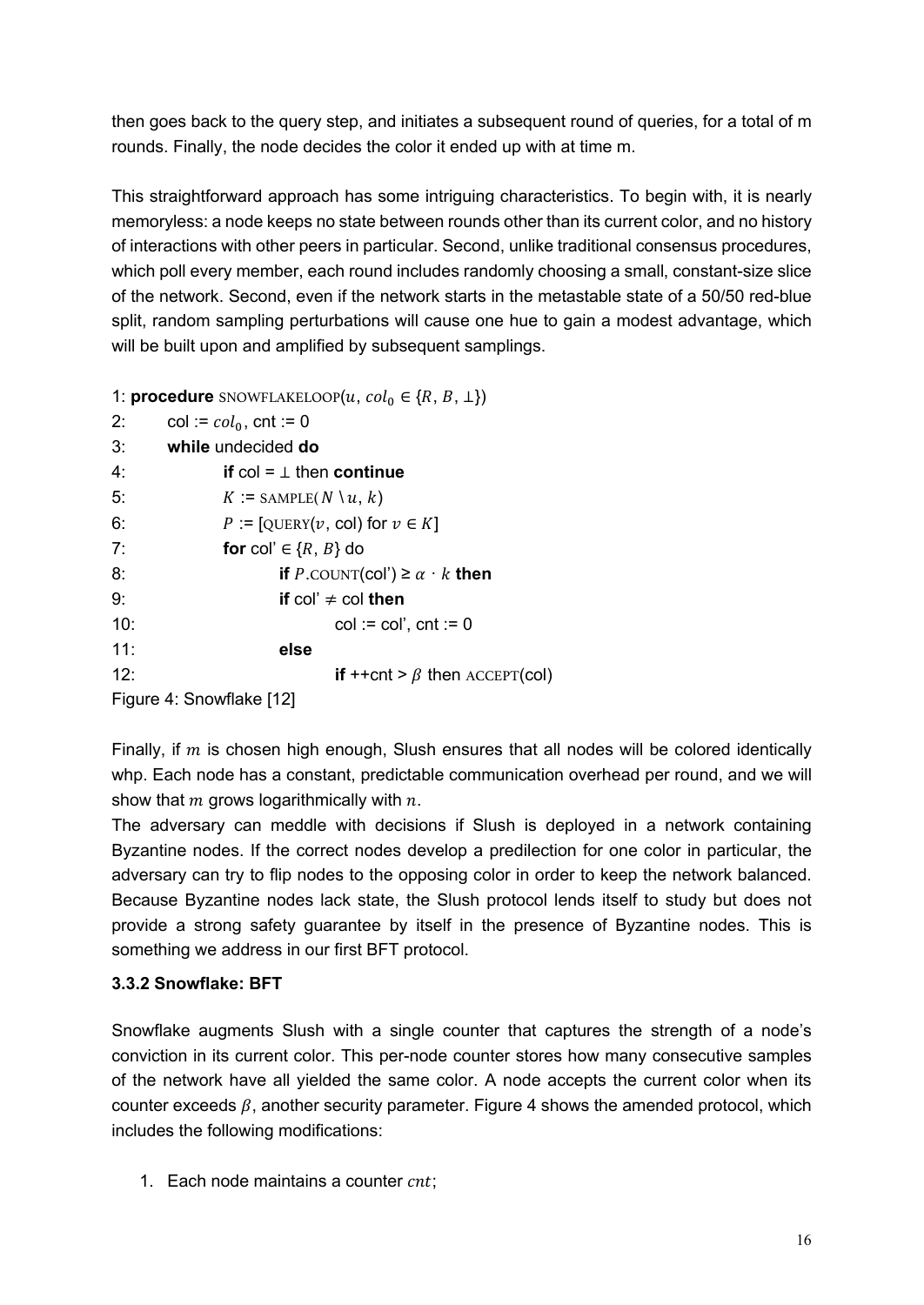- 2. Upon every color change, the node resets  $cnt$  to 0;
- 3. Upon every successful query that yields ≥  $\alpha k$  responses for the same color as the node, the node increments cnt

When the protocol is correctly parameterized for a given threshold of Byzantine nodes and a desired  $\epsilon$ -guarantee, it can ensure both safety (P1) and liveness (P2). As we later show, there exists a phase-shift point after which correct nodes are more likely to tend towards a decision than a bivalent state. Furthermore, there is a point-of-no-return beyond which a decision is unavoidable. The Byzantine nodes lose control after the phase shift, and the correct nodes begin to commit to adopting the same color, whp, past the point-of-no-return.

### **3.3.3 Snowball: Adding Confidence**

The status of Snowflake is ephemeral: with each color change, the counter is reset. While the protocol can theoretically generate strong promises with minimum state, we will now strengthen the protocol by integrating a more persistent notion of belief to make it tougher to attack.

| 1: <b>procedure</b> SNOWBALLLOOP $(u, \text{col0} \in \{R, B, \perp\})$ |                                                                           |  |  |  |
|-------------------------------------------------------------------------|---------------------------------------------------------------------------|--|--|--|
| 2:                                                                      | $col := col_0$ , lastcol $:= col_0$ , cnt $:= 0$                          |  |  |  |
| 3:                                                                      | $d[R] := 0, d[B] := 0$                                                    |  |  |  |
| 4:                                                                      | while undecided do                                                        |  |  |  |
| 5:                                                                      | if $col = \perp$ then continue                                            |  |  |  |
| 6:                                                                      | $K :=$ SAMPLE(N \u, k)                                                    |  |  |  |
| 7:                                                                      | $P := [\text{QUERY}(v, \text{col}) \text{ for } v \in K]$                 |  |  |  |
| 8:                                                                      | for col' $\in \{R, B\}$ do                                                |  |  |  |
| 9:                                                                      | if P.count(col') $\geq \alpha \cdot k$ then                               |  |  |  |
| 10:                                                                     | $d$ [col $0$ ]++                                                          |  |  |  |
| 11:                                                                     | if $d[col'] > d[col]$ then 1                                              |  |  |  |
| 2:                                                                      | $col := col'$                                                             |  |  |  |
| 13:                                                                     | if col' $\neq$ lastcol then                                               |  |  |  |
| 14:                                                                     | lastcol := col', cnt := 0                                                 |  |  |  |
| 15:                                                                     | else                                                                      |  |  |  |
| 16:                                                                     | $\mathbf{if} +\text{ent} > \beta \text{ then } \text{ACCEPT}(\text{col})$ |  |  |  |
| Figure 5: Snowball                                                      |                                                                           |  |  |  |

Snowball adds confidence counters to Snowflake, which track the number of queries that have returned a threshold result for their related color (Figure 5). A node chooses a color if its confidence in that color exceeds that of other colors after a specified number of successive searches. The following are the differences between Snowflake and Snowball:

- 1. Upon every successful query, the node increments its confidence counter for that color.
- 2. When the confidence in a node's current color drops below the confidence value of the new color, the node changes colors.

Snowball is not only harder to attack than Snowflake, but is more easily generalized to multidecree protocols. [13]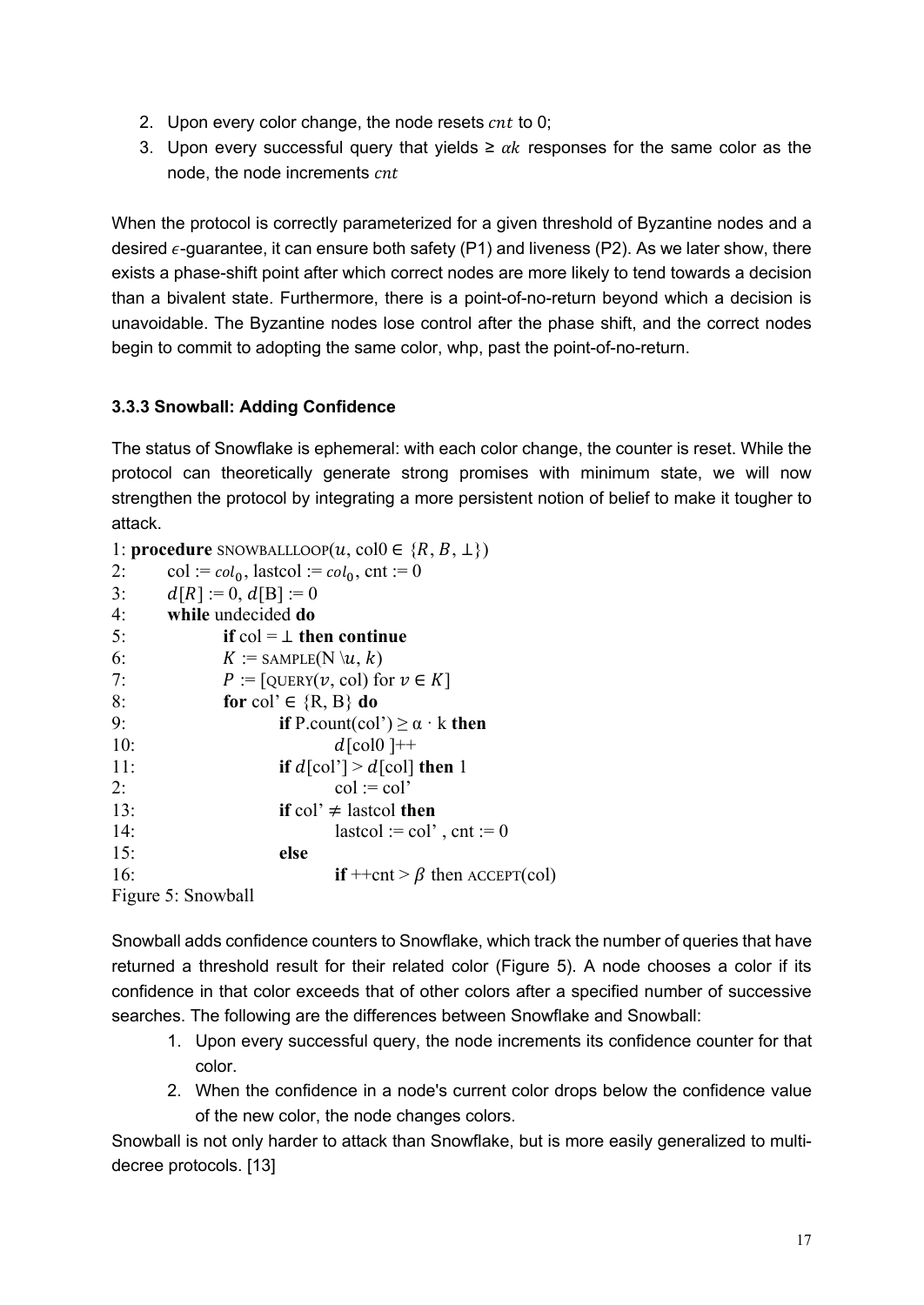| 1: procedure CAMELINKLOOP |                                                   |  |
|---------------------------|---------------------------------------------------|--|
| 2:                        | while true do                                     |  |
| 3:                        | find T that satisfies $T \in T \wedge T \notin Q$ |  |
| 4:                        | $K :=$ SAMPLE(N \\u, k)                           |  |
| 5:                        | $P:=\sum v \in K$ QUERY $(v, T)$                  |  |
| 6:                        | if $P \ge \alpha \cdot k$ then                    |  |
| 7:                        | $c_T := 1$                                        |  |
| 8:                        | $\frac{1}{2}$ update the preference for ancestors |  |
| 9:                        | for $T' \in T : T' * \leftarrow T$ do             |  |
| 10:                       | if $d(T') > d(PT 0 \text{ .pref})$ then           |  |
| 11:                       | PT 0 .pref := $T'$                                |  |
| 12:                       | if T' $6 = \rho_T$ , last then                    |  |
| 13:                       | $\rho_{T}$ , .last := T', $\rho_{T}$ , .cnt := 0  |  |
| 14:                       | else                                              |  |
| 15:                       | $+\rho_{T}$ , .cnt                                |  |
| 16:                       | // otherwise, $c_T$ remains 0 forever             |  |
| 17:                       | $Q := Q \cup {T}$ // mark T as queried            |  |

#### Figure 6: CameLink: the main loop

Each node executes the protocol main loop, as shown in Figure 6. The node tries to select a transaction  $T$  that hasn't been queried yet in each cycle. If no such transaction exists, the loop will pause until T is updated with a new transaction. It then picks  $k$  peers and asks them questions. If more than  $\alpha$  of those peers return a favorable response, the chit value is set to 1. The preferred transaction of each conflict group of transactions in its ancestry is then updated. T is then added to the set  $O$ , ensuring that it is never requested by the node again. For simplicity, the code that selects additional peers if some of the  $k$  peers are unresponsive has been omitted.

### **3.3.4 CameLink: Adding a DAG**

CameLink, our final protocol, generalizes Snowball and keeps track of all known transactions in a dynamic append-only Directed Acyclic Graph (DAG). The genesis vertex of the DAG is a single sink. Maintaining a DAG has two important advantages. First, because a single vote on a DAG vertex indirectly votes for all transactions on the path to the genesis vertex, it improves efficiency. Second, because the DAG, like the Bitcoin blockchain, intertwines the fate of transactions, it increases security. This makes it difficult to reverse previous decisions without the permission of correct nodes.

When a client generates a transaction, it specifies one or more parents, which are inextricably linked to the transaction and serve as the DAG's edges. The parent-child links encoded in the DAG may or may not match to application-specific dependencies; for example, a child transaction does not have to spend or have any relationship with the cash received in the parent transaction. All transactions reachable via parent edges back in history are referred to as ancestor set, and all children transactions and their offspring are referred to as progeny.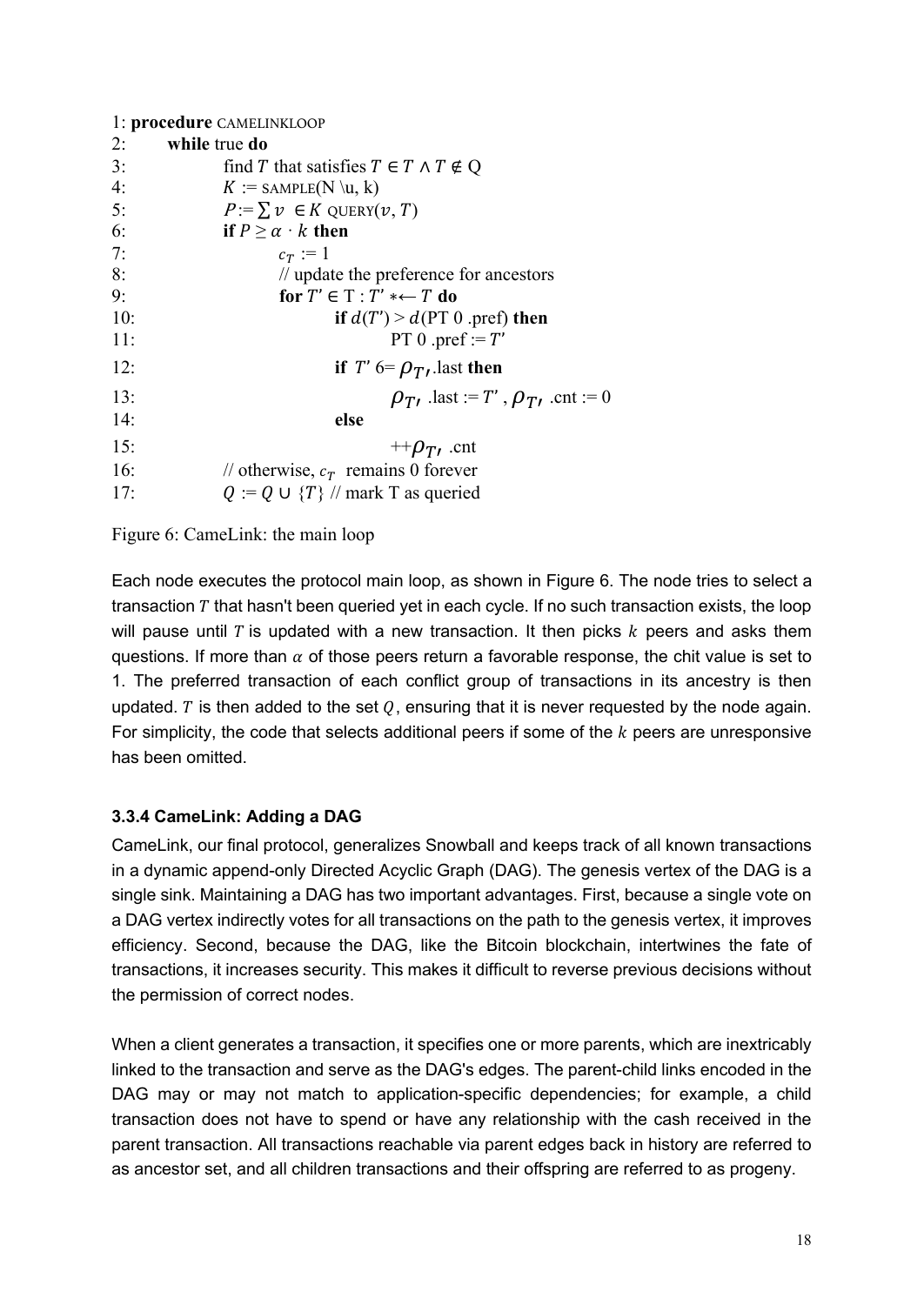CameLink embodies a Snowball instance for each conflict set. Whereas Snowball uses repeated queries and multiple counters to capture the amount of confidence built in conflicting transactions (colors), CameLink takes advantage of the DAG structure and uses a transaction's progeny. Specifically, when a transaction  $T$  is queried, all transactions reachable from  $T$  by following the DAG edges are implicitly part of the query. A node will only respond positively to the query if T and its entire *ancestry* are currently the preferred option in their respective conflict sets. If more than a threshold of responders vote positively, the transaction is said to collect a *chit*,  $c_{uT}$  = 1, otherwise,  $c_{uT}$  = 0. Nodes then compute their confidence as the sum of *chit* values in the progeny of that transaction. Nodes query a transaction just once and rely on new vertices and *chits*, added to the *progeny*, to build up their *confidence*. Ties are broken by an initial preference for first-seen transactions.

### **4. USE CASES**

Decentralized Finance (Defi)

Defi is quickly expanding beyond the scope of a single chain. With quicker speeds, higher throughput, and reduced fees, CameLink is entirely interoperable with Ethereum assets, apps, and tools.

- Asset Issuance
- Automated Market Makers (AMMs)
- Borrowing & Lending
- Decentralized Exchanges (DEXs)
- Derivatives
- Insurance
- Peer-to-Peer Payments
- Prediction Markets
- Stablecoins

Institutions, Enterprises, and Governments

CameLink is the most trustworthy platform for businesses, governments, and institutions. With compliance, data security, and other rulesets integrated into the foundation, you can launch assets, develop apps, and construct subnets with complete control over your implementation.

- Asset Issuance & Trading
- Debt Financing
- Digital Identity
- Document Tracking
- Fund Management
- Insurance
- **Intellectual Property**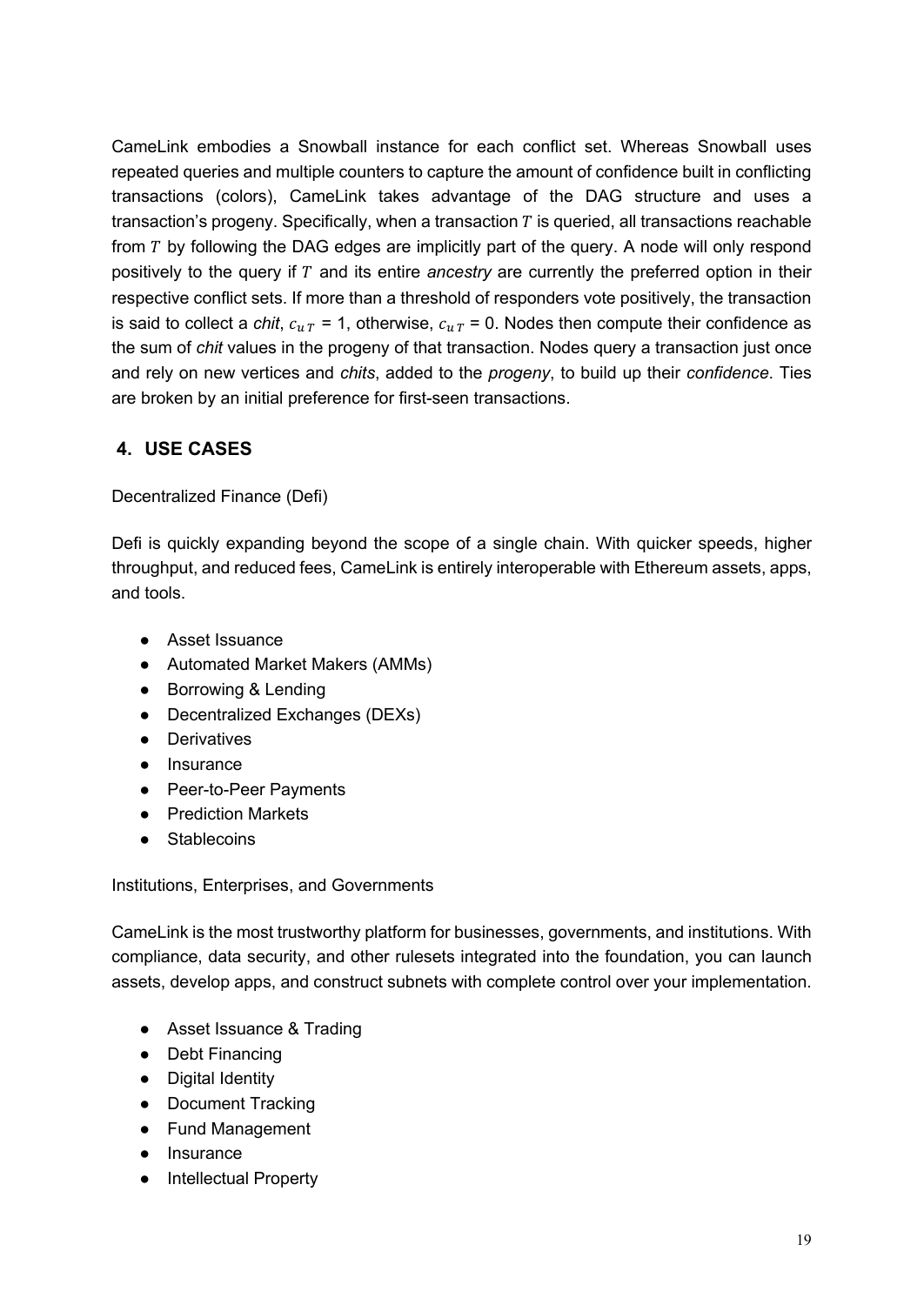- Lending
- Real Estate
- Supply Chain
- Trade Finance

Non-Fungible Tokens (NFTs)

For less than a penny, you can create your own NFTs in seconds. Prove ownership digitally and improve value flow. Create and share art, collectibles, and other items with all of the advantages and none of the drawbacks.

- Art
- Certifications and Licences
- Collectibles
- Credentials
- In-game Items
- Music

We have different kinds of products and projects built on CameLink Blockchain to meet the needs of the Camel-ecosystem, such as Camelcoin, which is a reward and use on the Camelecosystem, THE HUMP, which can track the origin of products, and also a staking application, CamelZone, an e-commerce platform, and so on.

### **5. DIVERSE ECOSYSTEM**

### **5.1. CameLink explorer**

CameLink Explorer works as a data search engine within a CameLink network. Users can examine different details relating to transactions on certain wallet addresses and blockchains using tools like Ethereum Explorer or Etherscan in a cryptocurrency environment. The sums exchanged, the sources and destinations of funds, and the status of numerous transactions are all examples of this. Users can access almost any data relating to transactions, wallets, and blockchains with the CameLink explorer, including rich lists and secret messages on the CameLink Blockchain.

On a technical level, blockchain explorer software uses an application programming interface (API) and blockchain node to draw various bits of information from a network. The software then uses a database to arrange the extracted data and presents it to the user in a searchable format. The explorer performs searches through an organized table on the database in response to user input.

CameLink Explorer's core functionalities allow users to search and examine data about recently mined blocks or transactions that have occurred on the blockchain recently. Some programs provide a screen that shows a live feed of blocks being mined as well as the data associated with each block.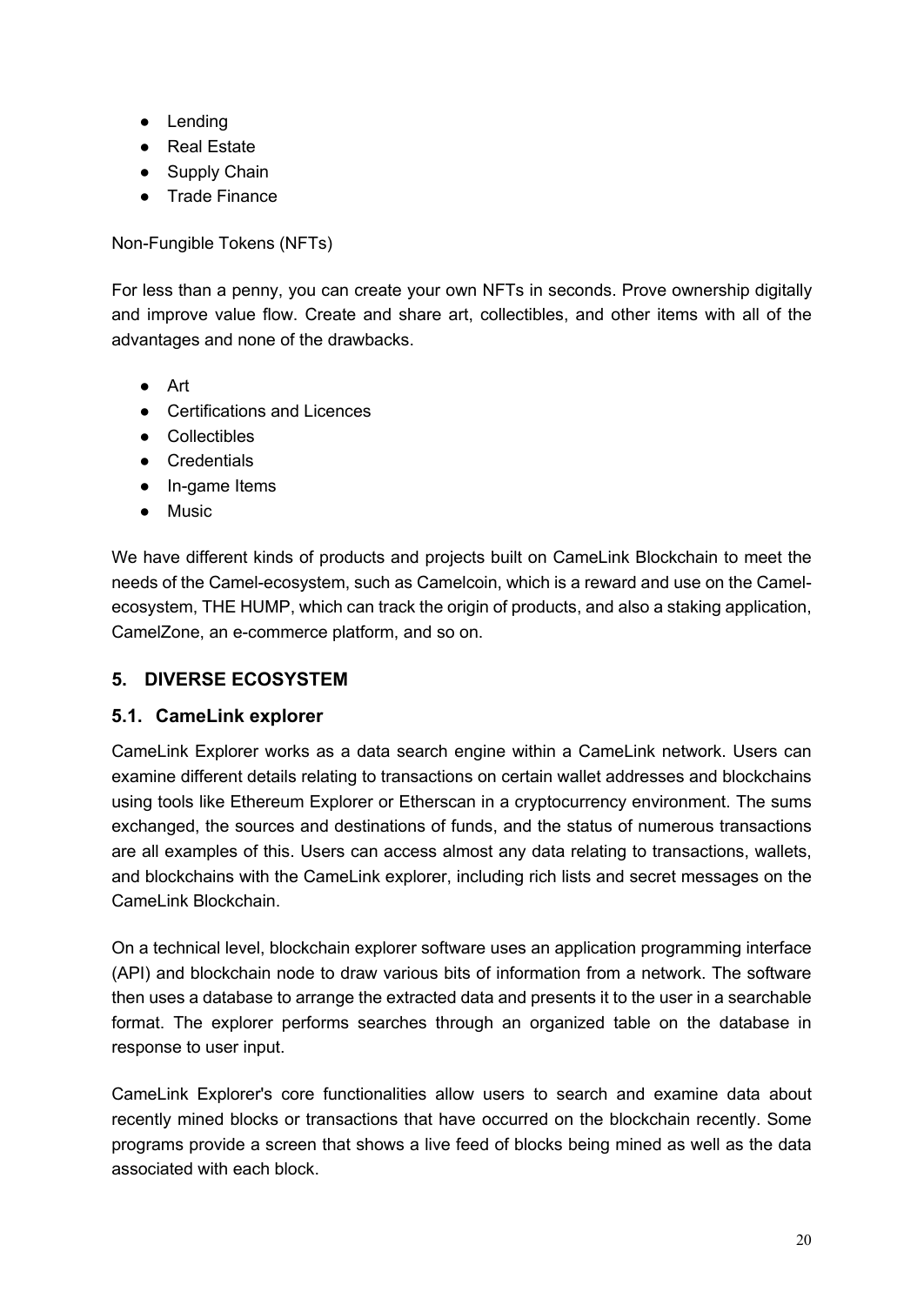### **5.2. Validator**

Proof of stake takes a different approach to security by ensuring trust in a more old-fashioned currency: money.

Users build a node to participate in the blockchain verification process in proof of stake, which can be run by a single individual or a group of people working together. A node can be compared to a computer. The node must demonstrate its trustworthiness by storing a specified number of cryptocurrencies of the same sort as the blockchain it is confirming. Consider putting money in escrow or securing it with a security bond. Staking is the term for the process of locking away.

An algorithm selects one node for each block of transactions that needs to be verified, taking into account a variety of parameters to both reward those who have staked more bitcoin and prevent one node from gaining too much control over the process. That node is in charge of verifying the block and publishing or adding it to the chain.

After that, all of the other nodes are given some time to ensure that everything is in order. If a mistake or fraud occurs, the node that published the problematic block will have part or all of its piled coins erased. However, if everything appears to be in order, that node will be awarded extra bitcoin. This is the blockchain's security mechanism as well as a motivator for involvement.

Validators are users with accounts that have coins locked in a bond deposit by posting a bond transaction. These validators participate in the consensus protocol by broadcasting cryptographic signatures, or votes, to agree upon the next block. [2]

Blockchain technology's decentralized structure makes it so attractive and promising that more and more people are using it. The building blocks of a blockchain are known as nodes. They are in charge of data storage, however, this data must first be confirmed or verified on the blockchain network. This is when a validator is useful.

A validator verifies each incoming transaction in the same way as a banker verifies a transaction before it is processed.

A transaction can only be completed and its record can be added to the blockchain once its accuracy and legal authenticity are checked by a validator.

In the Proof-of-Stake mechanism, a validator determines whether or not a transaction conforms to the rules that deem it as valid. The entire process makes a blockchain network secure and transparent.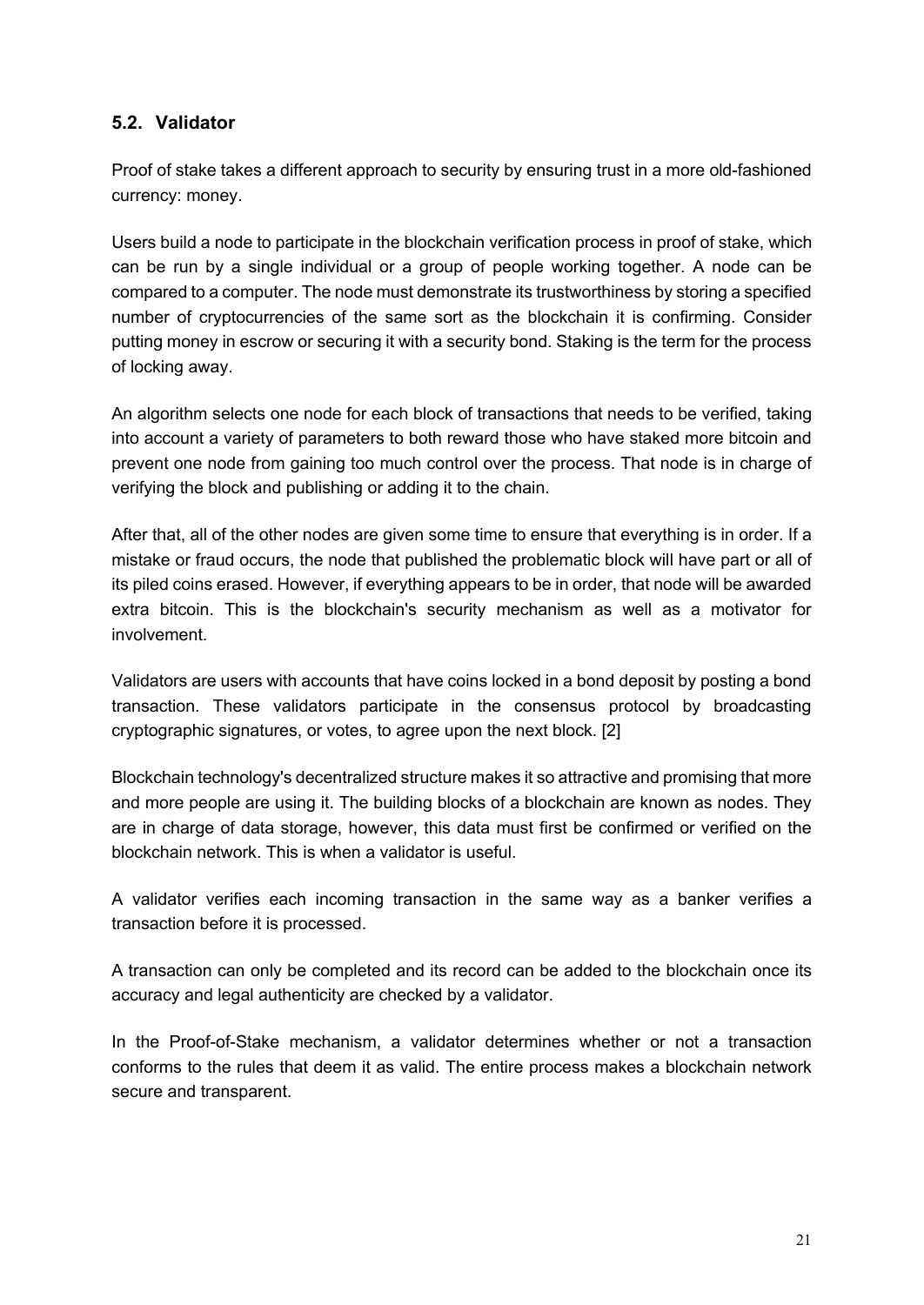### **5.3. CameLink ecosytem**

CameLink provides a platform for businesses to expand rapidly, safely, and efficiently by empowering entrepreneurs to create breakthrough solutions. Projects will be supported as part of the CameLink ecosystem to help them develop collaboratively throughout the ecosystem of connected products.

On the Camelink blockchain, Camelink is an open and efficient ecosystem. CameLink is dedicated to collaborating with ecosystem actors to solve global problems and add value to the community.



Figure 3: Current CameLink ecosystem

- **Camelcoin:** a way to finance projects worldwide in order to improve the economy of nomad's people and others. Camelcoin will provide the opportunity to acquire all camel related products such as as milk, cosmetics, jam, sheets etc... in a fast, cheap and secure way. Those products will be inscribed on the CameLink Blockchain (QR code, RFID etc...) To be traceable and secure, their method of production and fulfillment will incorporate a trust label for border and hygiene policies in order to ensure 100% reliability.
- **The HUMP:** on the Hump wallet and staking application, you can hold your Camelcoin and get rewards in CML and also track your orders.
- **CamelZone:** The products will be sold on peer-to-peer on the camelZONE ecommerce platform (first worldwide crypto-friendly e-commerce platform), and NFT property acts will be provided for valuables products (like whole race camels or others). We will find everything around camels on the platform, also for brewers, veterinary, racing clothes, etc... Also, all benefits of the camelZONE platform will be shared between camelcoins holders and a foundation.
- **Projects:** only 200 projects will be allowed to join the CameLink ecosystem, which will be for similar projects with similar values (economy, ecology, animal and human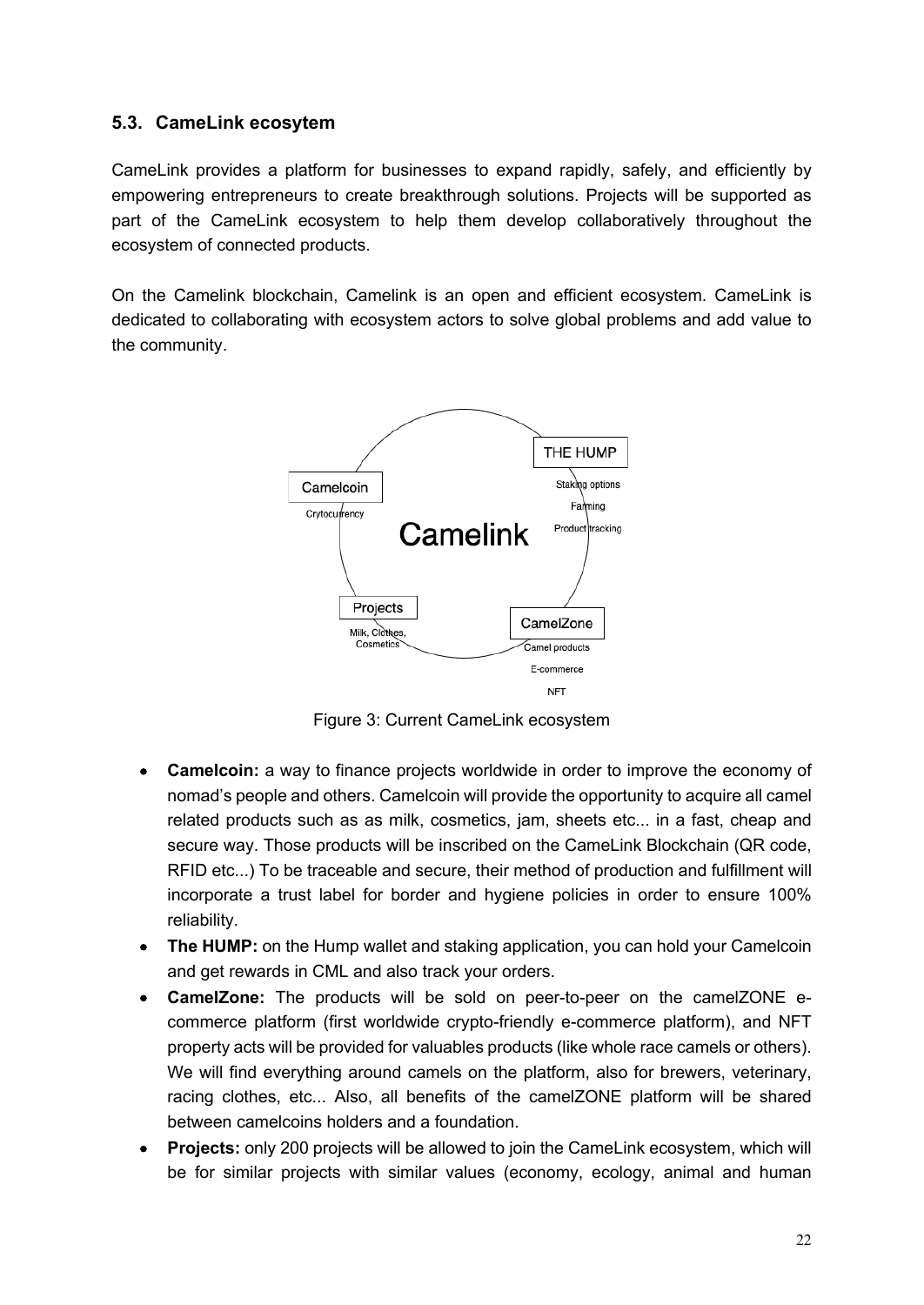respect, natural products, etc...) Programs include bees and honey, natural oils, botanicals, and so forth...

CameLink Blockchain will act as a trustlabel for those projects, and all products will be sold on the camelZONE platform, making the CamelCoin project the largest worldwide cooperative, completely decentralized, and independent, with all credit driving the CamelCoin price action to grow and assisting millions of people to better lives.

# **6. SUSTAINABILITY**

Thousands of computers around the world are humming away at any one time, crunching complicated math problems that create and sustain bitcoin. This network is what makes bitcoin so appealing: it's decentralized, constantly on, and easy to trade. However, this means that the network is always consuming energy, something many bitcoin skeptics and detractors find objectionable. It's not only a bitcoin issue, either. Ethereum, like other cryptocurrencies and blockchains, has similar difficulties.

A POW architecture, which is currently used by both Bitcoin and Ethereum, involves a consensus method that necessitates a tremendous amount of computer power. Miners compete to solve complex arithmetic problems using computer components to validate electronic transactions on the blockchain, such as ASICs (application specific integrated circuits) in Bitcoin mining and graphics cards in Ethereum mining.

Proof-of-work (PoW) [5] requires the node to provide the computing power to solve a mathematical problem in order to append a new block to the blockchain. The most well-known user of PoW consensus is Bitcoin where miners are incentivized to stack up hardware and solve as many hash computations as possible to reap rewards in the form of coins. Because it demands massive amounts of computational power, cryptocurrency mining is most popular in countries where energy is cheap and accessible.

Proof of Stake (PoS) technology allows miners to avoid the energy-intensive cryptographic problem solving required in Proof of Work (PoW) systems. It allows owners to stake their tokens as collateral in exchange for incentives in order to validate transactions on the network by consensus in exchange for rewards, which is commonly done in big public pools.

In practice, this means that PoS does not require additional energy to verify trustworthiness, resulting in a significant reduction in the network's overall energy consumption.

# **7. RELATED WORKS**

Bitcoin [7], also known as the first cryptocurrency on Blockchain, is a cryptocurrency that uses a blockchain based on proof-of-work (PoW). Following Bitcoin, a slew of alternative projects have emerged with the goal of addressing bitcoin's shortcomings, such as speed, gas fees, and so on. Bitcoin, unlike more typical BFT systems, offers a probabilistic safety guarantee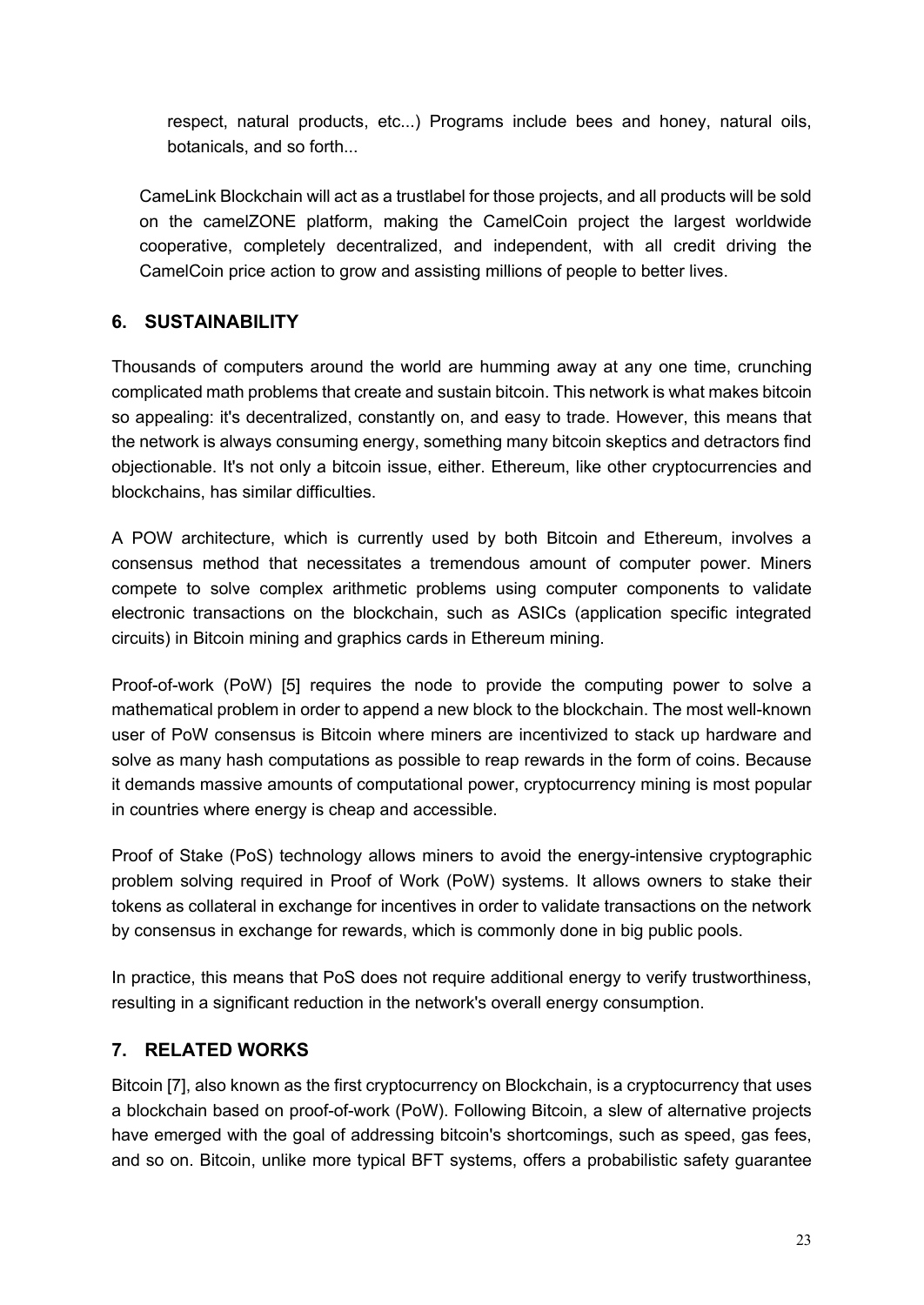and presupposes honest majority computational power rather than a known membership, allowing it to scale to the internet. Bitcoin has low throughput (3 tps) and significant latency (5.6 hours for a network with 20% Byzantine presence and 232 security guarantees), despite being permissionless and resistant to adversaries. Furthermore, PoW necessitates a significant amount of processing power that is solely used for the purpose of ensuring security.

The Directed Acyclic Graph (DAG) is a DLT variation that has been presented as a blockchain alternative. Because they are arranged in a directed graph, the cooperating nodes in a DAG can cross-verify each other [10]. Inclusive blockchains [17] apply the Nakamoto consensus to DAG and define a framework for incorporating off-chain transactions in a consistent manner. To prune potentially harmful blocks in PHANTOM, participating nodes first identify an approximate k-cluster solution for their local block DAG, then topologically sort the remaining blocks to produce a total order. Conflux, like PHANTOM, uses PoW to finalize a linear order of transactions in a DAG structure, although it is more resistant to liveness attacks [15]. Even if all honest nodes are entirely synchronous, attackers with limited processing capacity can postpone transaction confirmation forever with high probabilities.

To reach consensus, several protocols use a Directed Acyclic Graph (DAG) structure rather than a linear chain [14], [11]. Hashgraph [14] is a leaderless system that uses randomized gossip to generate a DAG. It is a PBFT-variant that requires quadratic messages in expectation and demands full membership information at all times.

### **10. CONCLUSION**

The architecture and foundation of the CameLink Blockchain were addressed in this study. The CameLink is lightweight, quick, scalable, secure, and efficient as compared to competing platforms that either use classical-style consensus protocols, which are intrinsically nonscalable or use Nakamoto-style consensus, which is inefficient and has significant running costs.

To be honest, this isn't the most impressive whitepaper we've ever seen. However, with the help of the CameLink Blockchain development team, we can create CameLink and turn it into the greatest Blockchain.

Apart from the consensus, CameLink also includes CameLink-related applications such as Explorer, Staking, and smart contracts written in Solidity, allowing developers to easily build on the CameLink.

# **11. ACKNOWLEDGMENT**

We would like to express our heartfelt gratitude to the Digital Unicorn team as well as Camelcoin's leader for providing us with the wonderful opportunity to be a part of this wonderful project in order to create sustainability and growth for the ecosystem of camel products, as well as for assisting us in conducting extensive research on camel products, for which we are extremely grateful. Second, we'd want to express our gratitude to Alex D. and other friends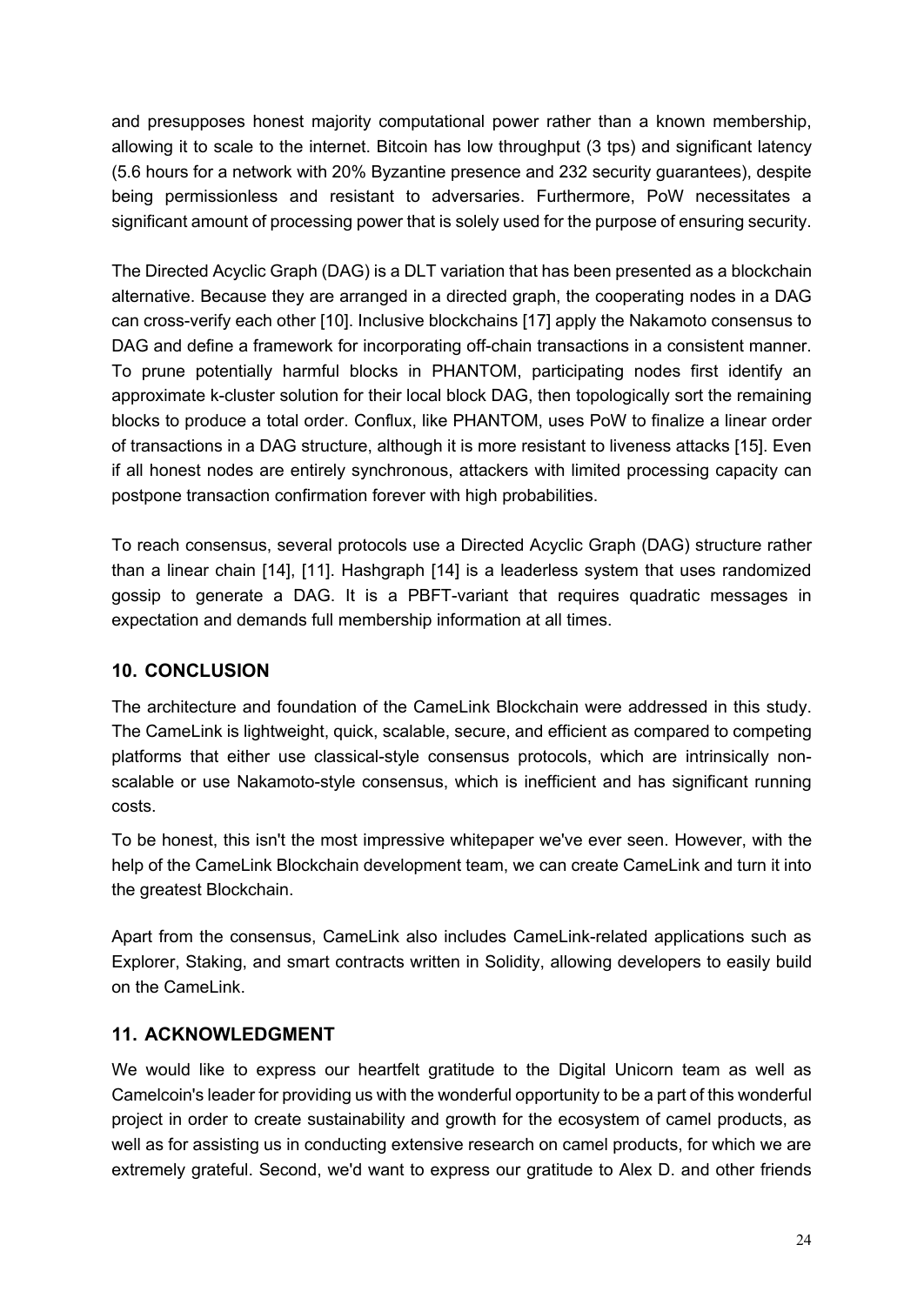and Bryan's former teachers, who assisted us greatly in completing this whitepaper within the time constraints.